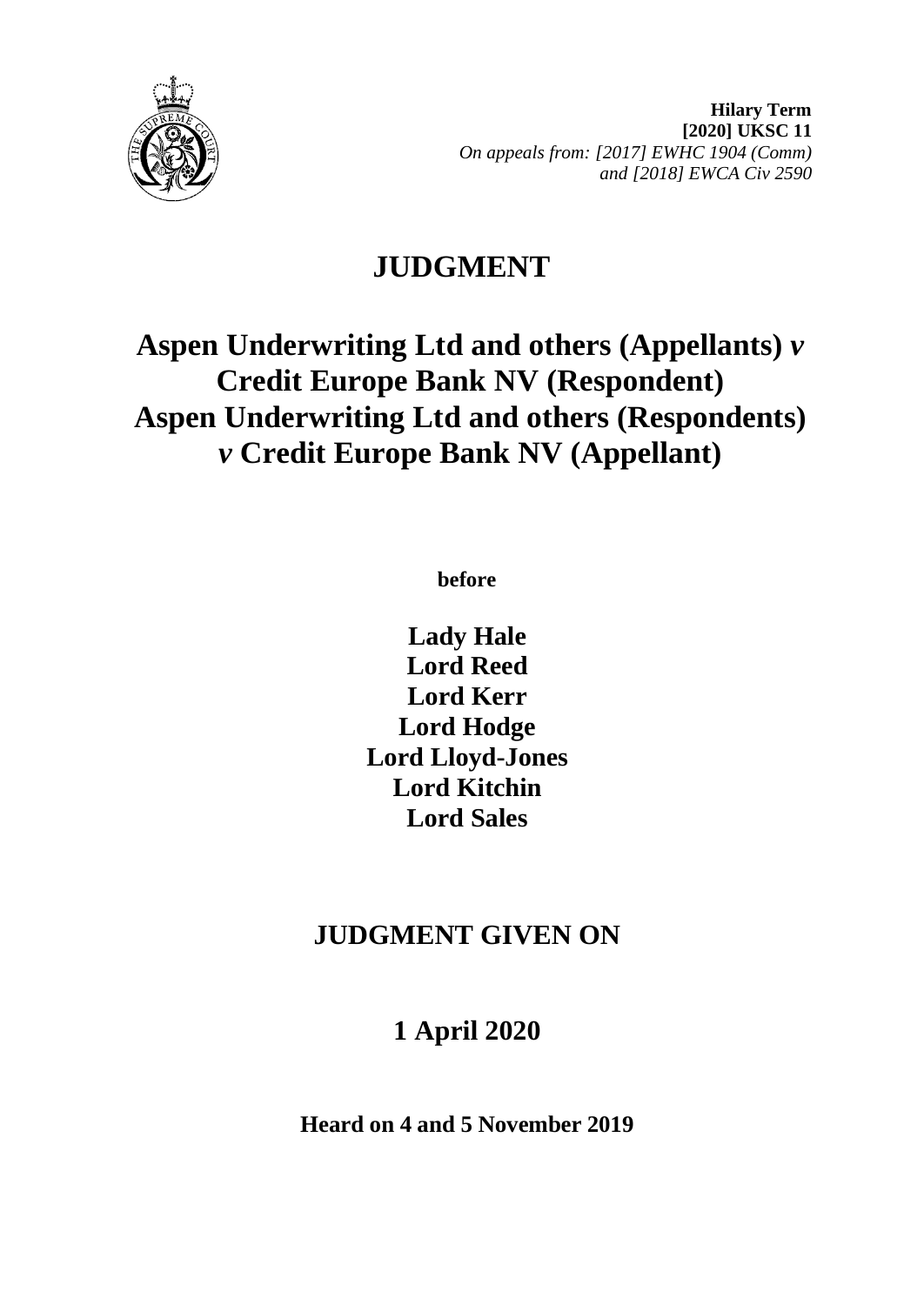Peter MacDonald Eggers QC  $\,$  Steven Berry QC  $\,$ Sandra Healy **Adam Board Adam Board** (Instructed by Kennedys Law LLP (London ) )

*Aspen Credit Europe* (Instructed by Campbell Johnston Clark Ltd (London))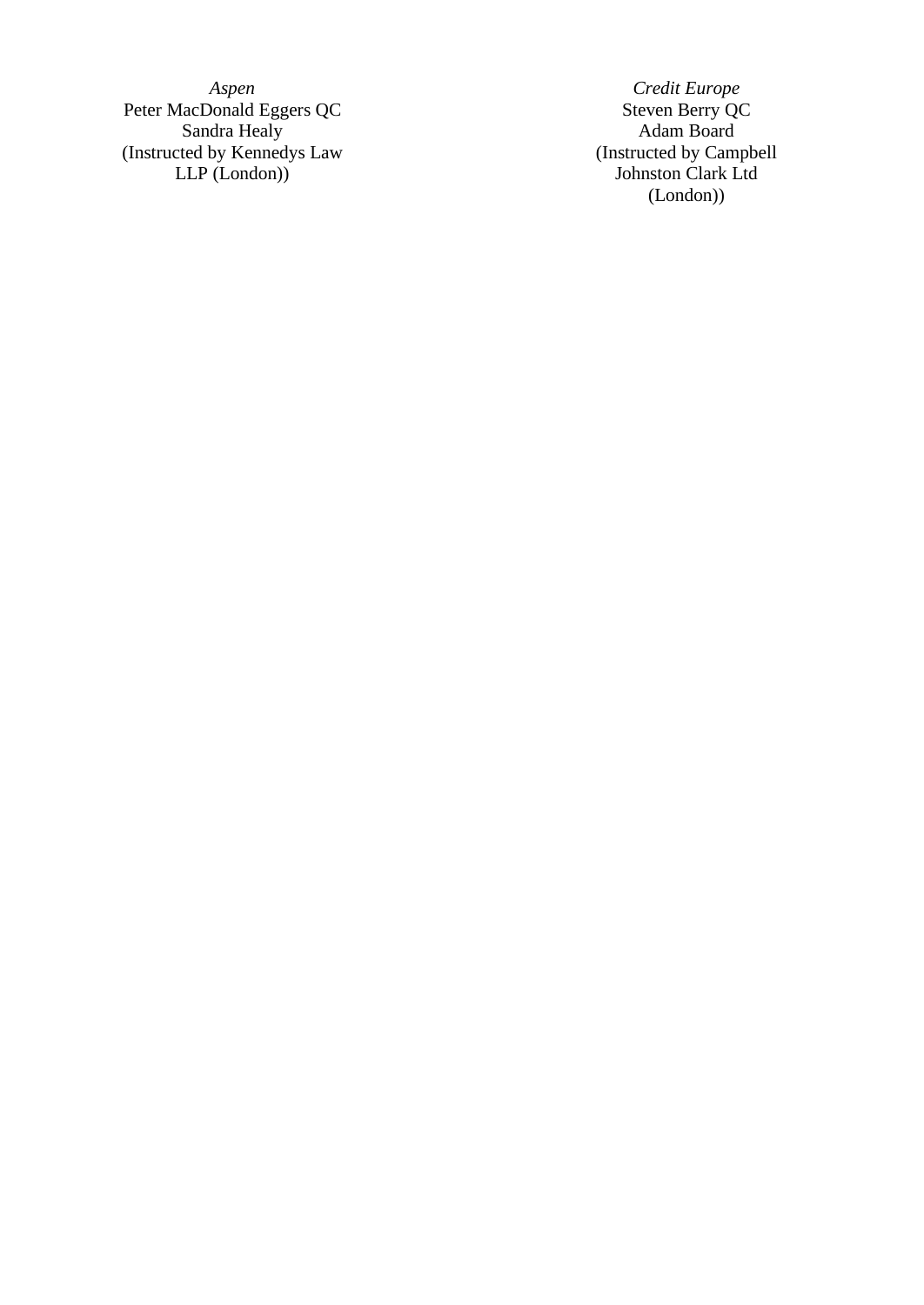## **LORD HODGE: (with whom Lady Hale, Lord Reed, Lord Kerr, Lord Lloyd-Jones, Lord Kitchin and Lord Sales agree)**

1. These appeals are concerned with a dispute over the preliminary question of the jurisdiction of the High Court of England and Wales in proceedings which commenced in December 2016. As I explain more fully below, the underwriters, Aspen Underwriting Ltd and others ("the Insurers"), insured the "Atlantik Confidence" ("the Vessel") under a hull and machinery risks insurance policy ("the Policy") on the Vessel. Credit Europe NV ("the Bank"), a bank which is domiciled in The Netherlands, funded the re-financing of two vessels, including the Vessel, and took mortgages over the Vessel and assignments of the Policy, which identified the Bank as mortgagee, assignee and loss payee. The Policy had an exclusive jurisdiction clause by which each party submitted to the exclusive jurisdiction of the courts of England and Wales.

2. After the Vessel sank, the Insurers entered into a settlement agreement with the owners and managers of the Vessel (the "Owners" and "Managers") and paid out under the Policy. That payment was made to the insurance brokers, Willis Ltd, at the Bank's direction. Thereafter, the Admiralty Court ([2016] EWHC 2412 (Admlty); [2016] 2 Lloyd's Rep 525) held after the trial in a limitation action that the Owners and Managers had procured the scuttling of the Vessel. The Insurers commenced legal proceedings in the High Court against the Owners, the Managers and the Bank to recover the sums paid under the settlement agreement by seeking to avoid the settlement agreement on the grounds of the Owners' and Managers' misrepresentation or the Insurers' mistake, and by seeking damages or restitution. The Bank challenges the jurisdiction of the High Court in respect of the Insurers' claims against it.

3. The appeals raise four issues which concern the interpretation of the Brussels Regulation Recast (Regulation (EU) 1215/2012) ("the Regulation"). The issues are: (i) Does the High Court have jurisdiction pursuant to the exclusive jurisdiction clause contained in the Policy? (ii) Are the Insurers' claims against the Bank "matters relating to insurance" within Chapter II, section 3 of the Regulation? (iii) If the answer to (ii) is yes, is the Bank entitled to rely on section 3 by virtue of it falling within a class of persons who are entitled to the protection afforded by that section? (iv) Are the Insurers' claims for restitution matters relating to tort, delict or quasi-delict under article 7(2) of the Regulation?

4. In this judgment I address the first three issues. For reasons explained below, it is not necessary to address the fourth issue.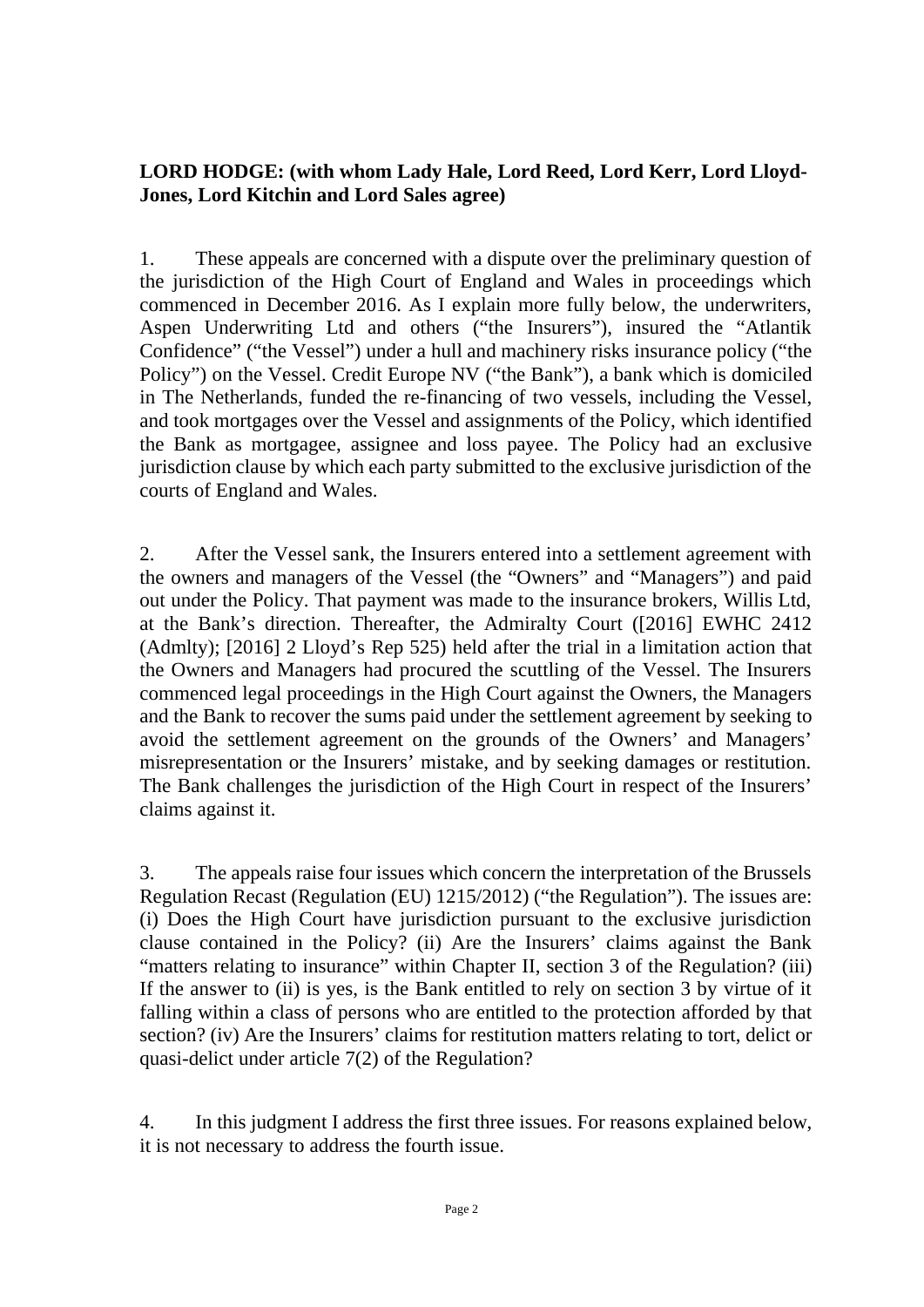5. By a loan agreement dated 9 March 2010 (which was subsequently amended) the Bank lent \$38.2m to the Owners and to an associated company, Capella Shipping Ltd, the owners of the "Atlantik Glory", to re-finance the purchase of the Vessel and the Atlantik Glory. The loan was secured by a first mortgage on both vessels and by a deed of assignment which included an assignment of the insurances on the vessels. In 2011 the Bank lent a further \$3.5m to the Owners which was secured by a second mortgage and a second deed of assignment.

6. *The Policy*: The Policy gives the value of the Vessel as \$22m. It contains a choice of law and exclusive jurisdiction clause in these terms:

> "This insurance shall be governed by and construed in accordance with the law of England and Wales and each party agrees to submit to the exclusive jurisdiction of the courts of England and Wales."

The Policy includes a schedule of owners and mortgagees. A contract endorsement dated 8 February 2013 records that the Vessel was mortgaged in favour of the Bank "… as per Notices of Assignment and Loss Payable Clauses attached".

7. The Notice of Assignment dated 11 February 2013 ("the Notice of Assignment"), provides that the Owners:

> "… GIVE NOTICE that, by assignment in writing dated 11 February 2013, we assigned to … [the Bank] …, a company incorporated under the laws of the Netherlands acting through its Malta branch … all our right, title and interest in and to all insurances effected or to be effected in respect of the Vessel, including the insurances constituted by the policy on which this notice is endorsed, and including all money payable and to become payable thereunder or in connection therewith …"

8. The Loss Payable Clause notes the assignment and provides (as far as relevant):

> "Claims payable under this policy in respect of a total or constructive total or an arranged or agreed or compromised total loss or unrepaired damage and all claims which (in the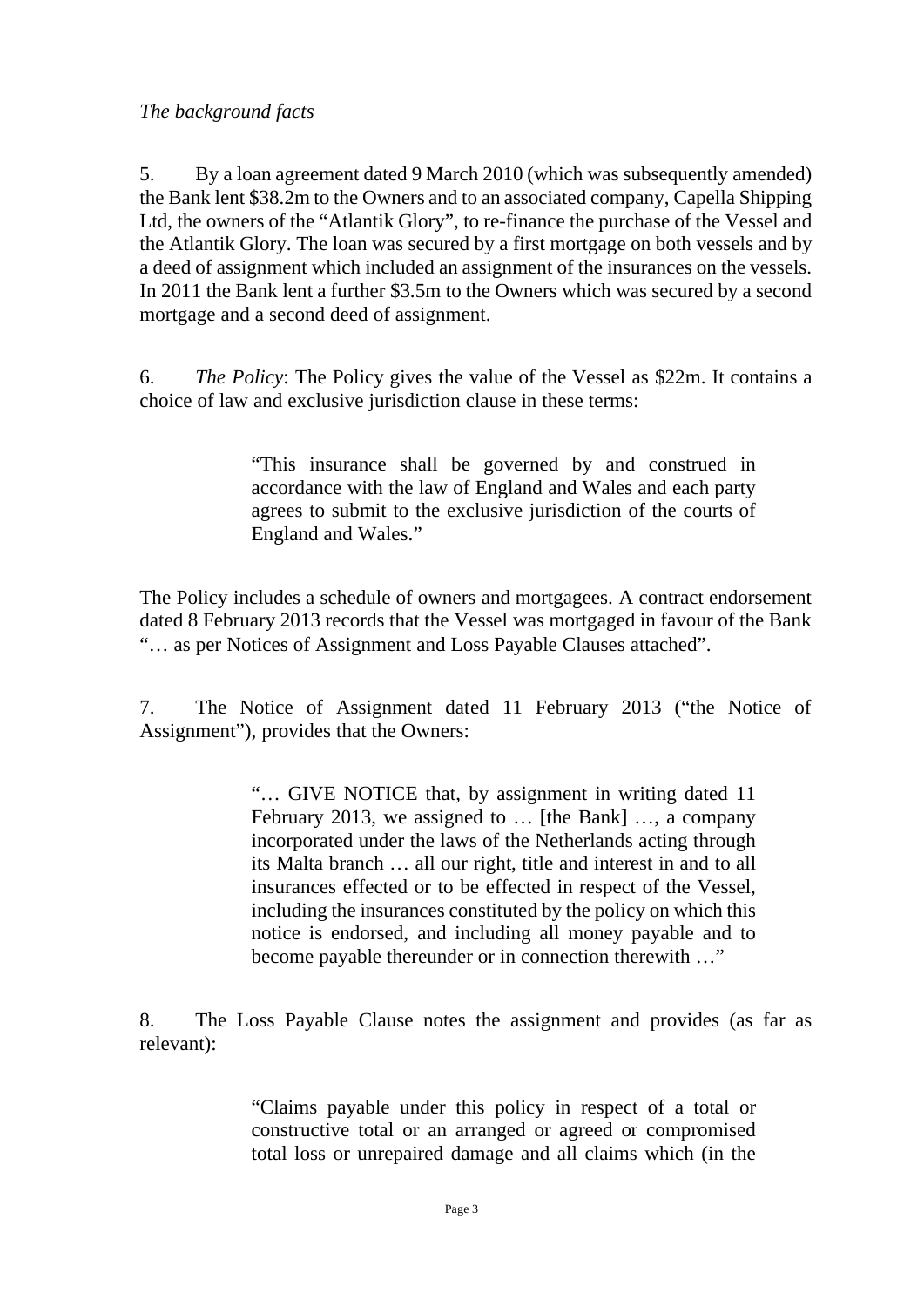opinion of the Mortgagee) are analogous thereto shall be payable to the Mortgagee up to the Mortgagee's mortgage interest."

9. *The Bank's Letter of Authority*: After the Vessel sank off the coast of Oman on 3 April 2013, discussions took place between the Owners and the Bank about the payment of the Owners' operational costs and other matters. The Owners informed the Bank that the insured value (\$22m) rather than the Vessel's then market value would be paid out under the Policy and there was some debate as to how the insurance proceeds would be applied. On 4 April 2013, the Owners asked the Bank for a letter formally authorising the Insurers to pay the proceeds of the insurance claim to the brokers, Willis Ltd. The Bank issued a Letter of Authority dated 5 April 2013 relating to the loss of the Vessel and addressed to "the Underwriters concerned" in these terms:

> "We hereby authorise you to pay to Willis Ltd all claims of whatsoever nature arising from the above mentioned casualty provided that (i) there are no amounts due under the policy and (ii) … [the Bank] is the sole loss payee of the policy.

> We agree that settlement of such amounts in account or otherwise with Willis Ltd shall be your absolute discharge in respect of such amounts paid."

10. *The negotiation of the Settlement Agreement*: On 18 April 2013, the Bank asked the Owners for the current status of the claim. The Owners replied that they would ask their lawyer for a weekly report but that the correspondence could not be shared because it was private and confidential. The settlement was negotiated between the Owners, the Managers and the Insurers. The Bank was not involved in the negotiations or in the settlement of the insurance claim. Willis Ltd in an email dated 29 July 2013 stated its understanding that the Settlement Agreement would be signed by solicitors on "Owners'/Bank's behalf" but that understanding was mistaken because the Settlement Agreement, dated 6 August 2013, was signed by Clyde & Co LLP "as agents only for and on behalf of the Assureds" (defined as being the Owners and the Managers) and by Norton Rose Fulbright LLP "as agents only for and on behalf of Underwriters."

11. The Settlement Agreement was between the Underwriters on the one hand and Kairos Shipping Ltd of Malta (as the Owners) and Zigana Gemi Isletmeleri AS of Turkey (as the Managers) and their associated companies on the other. In its recitals it narrated the purchase of the Policy, the Bank's status as mortgagee and loss payee under the Policy and the Bank's consent to the payment of the insurance proceeds to Willis Ltd. The recitals also narrated the loss of the Vessel and the wish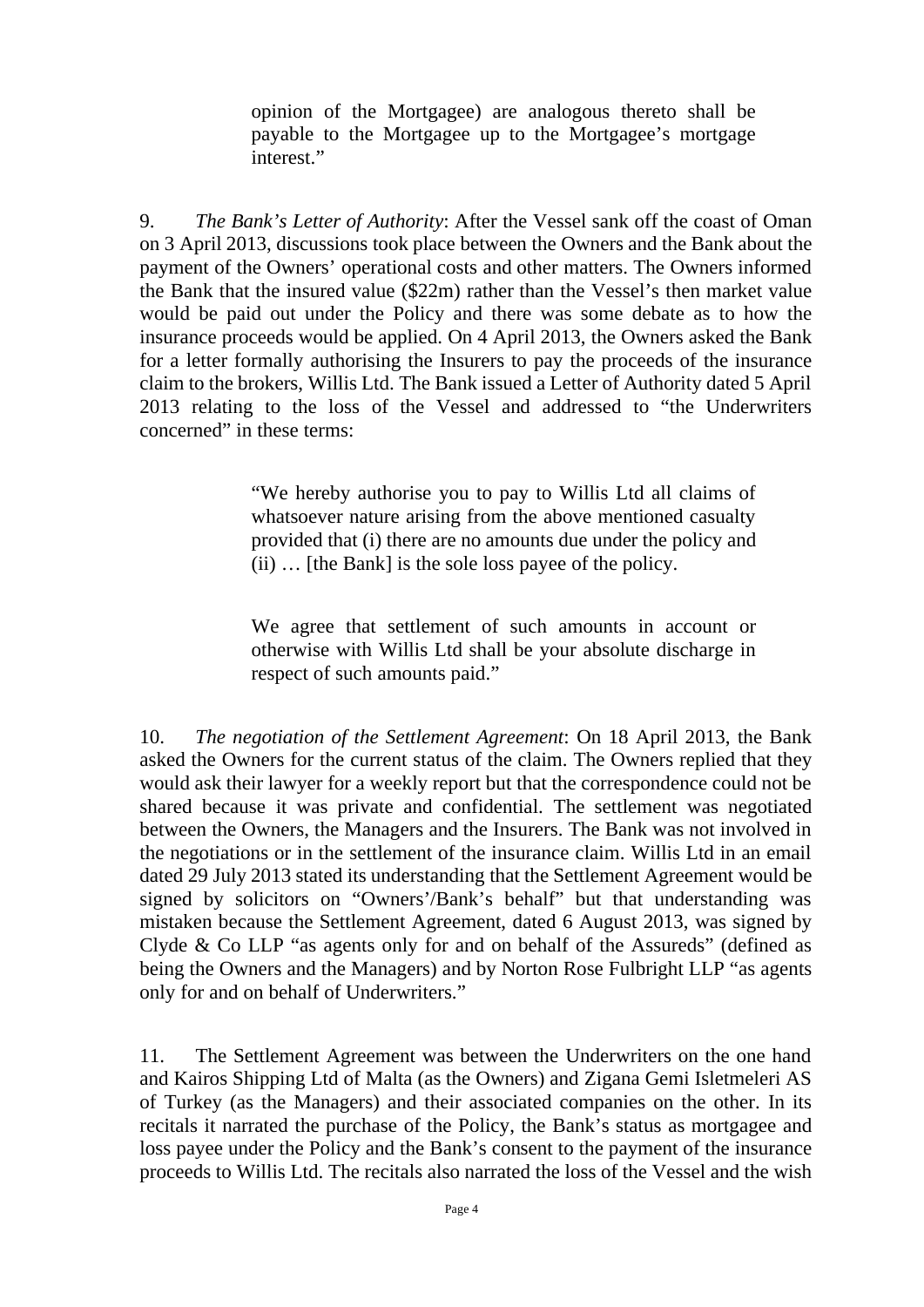of the parties to resolve all claims in relation to the Vessel and the casualty. In the operative clauses, the Underwriters agreed to pay \$22m to the Assureds in full and final settlement and the Assureds agreed to discharge and release the Underwriters upon payment of the sum to Willis Ltd. The Assureds warranted that, subject to the interests of the Bank, they were the only parties entitled to the settlement sum. Clause 4 of the Settlement Agreement confirmed that (subject to an irrelevant exception) the parties did not intend to confer any benefit on third parties which could be enforced by third parties under the Contracts (Rights of Third Parties) Act 1999. Clause 5 provided that English law was the governing law of the contract and that the parties submitted to the exclusive jurisdiction of the English High Court in respect of any claims arising in connection with the agreement.

12. The insurance proceeds were paid to Willis Ltd in London on or around 16 August 2013. Thereafter, Willis Ltd paid US\$21,970,272.74 to the Bank in Malta. Of that sum US\$20,294,143.56 was transferred into an account held by Kairos Shipping Ltd to discharge various debts and US\$1,676,129.18 was transferred into the account of Capella Shipping Ltd as part repayment of the debt against the Atlantik Glory.

13. After the Admiralty Court held, in *Kairos Shipping Ltd v Enka & Co LLC ("The Atlantik Confidence")* [2016] 2 Lloyd's Rep 525, a limitation action raised by Kairos Shipping Ltd, that the master and chief engineer of the Vessel had sunk the Vessel at the request of Mr Agaoglu, the alter ego of the Owners, the Insurers raised the legal proceedings to which I now turn.

### *The legal proceedings*

14. The Insurers alleged that, in presenting a claim under the Policy, the Owners and Managers on their own behalf and on behalf of the Bank) made express or implied representations which included that the Vessel had been lost by an insured peril, that the loss was accidental, that the Owners and Managers had not been guilty of misconduct in procuring the loss of the Vessel and that the Owners, Managers and Bank were entitled to an indemnity in respect of that loss. The Insurers also contended that the Bank had independently made such representations or was vicariously liable for the Owners' and Managers' representations. They averred that the representations, which were untrue and material, had induced them to enter into the Settlement Agreement. The Insurers therefore asked the court (i) to avoid or rescind the Settlement Agreement on grounds of misrepresentation or mistake; (ii) because of that avoidance or rescission to order restitution of the sums paid; (iii) to award damages in deceit, for negligent misrepresentation and/or pursuant to sections 2(1) and 2(2) of the Misrepresentation Act 1967; and (iv) to order restitution of the sums paid by mistake.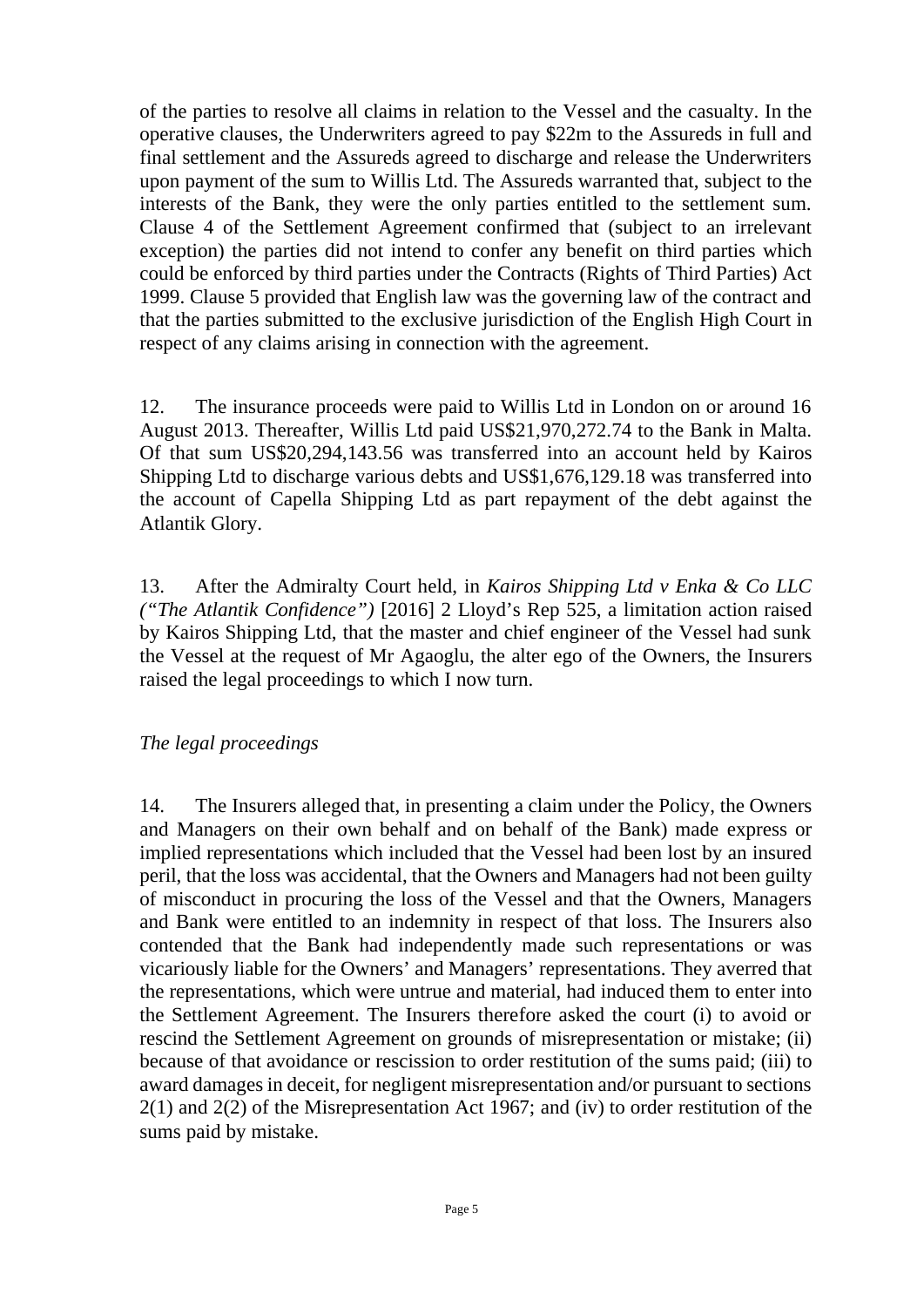15. In response the Bank challenged the jurisdiction of the High Court.

16. On 27 July 2017 Teare J in his first judgment ([2018] 1 All ER (Comm) 228; [2017] 2 Lloyd's Rep 295; [2017] EWHC 1904 (Comm)) held that the High Court had jurisdiction in respect of the claims for damages for misrepresentation under article 7(2) of the Regulation but not in respect of the claims for restitution. He also held that the court did not have jurisdiction based on the exclusive jurisdiction clauses in the Settlement Agreement and the Policy.

17. In a second judgment dated 1 December 2017 ([2017] EWHC 3107 (Comm)) Teare J held that the court had jurisdiction in respect of the Insurers' claim for damages for misrepresentation pursuant to the Misrepresentation Act 1967.

18. Both the Insurers and the Bank appealed to the Court of Appeal with Teare J's permission. The Court of Appeal (Gross, Moylan and Coulson LJJ) in a judgment dated 21 November 2018 ([2018] EWCA Civ 2590; [2019] 1 Lloyd's Rep 221) affirmed Teare J's decisions. In the judgment given by Gross LJ, with whom the other Lord Justices agreed, the Court of Appeal held, first, that the Bank was not bound by the exclusive jurisdiction clause in the Settlement Agreement and that the Insurers did not have a good arguable case that the Bank was a party to that agreement. That finding is not in issue in the appeals to this court. Secondly, the Bank was not bound by the exclusive jurisdiction clause in the Policy by asserting its right to payment under the Policy as loss payee and assignee. The Bank would not be so bound unless and until it commenced legal proceedings against the Insurers. In any event the Bank did not assert its rights against the Insurers by issuing the Letter of Authority. Those findings are the subject of issue 1 in these appeals. Thirdly, the Bank was not entitled to rely on section 3 of the Regulation because its business of ship finance involved it in the settlement of insurance claims and was analogous to that of an insurance professional and the Bank fell within a class of persons not deemed to be a "weaker party". These findings are the subject of issues 2 and 3 in these appeals. Fourthly, the Insurers' claims against the Bank for damages for misrepresentation were matters relating to tort, delict or quasi-delict under article 7(2) of the Regulation with the "harmful event" occurring in England. The validity of this finding depends on this court's answers to issues 1, 2 and 3. Finally, the Insurers' claims against the Bank for restitution were not matters relating to tort, delict or quasi-delict within article 7(2) of the Regulation. That is issue 4 in these appeals.

#### *Discussion*

19. *The Regulation*: Before discussing the issues raised in these appeals it may be helpful to say something about the structure of the Regulation. I discuss the relevant provisions of the Regulation more fully below. In order to promote the free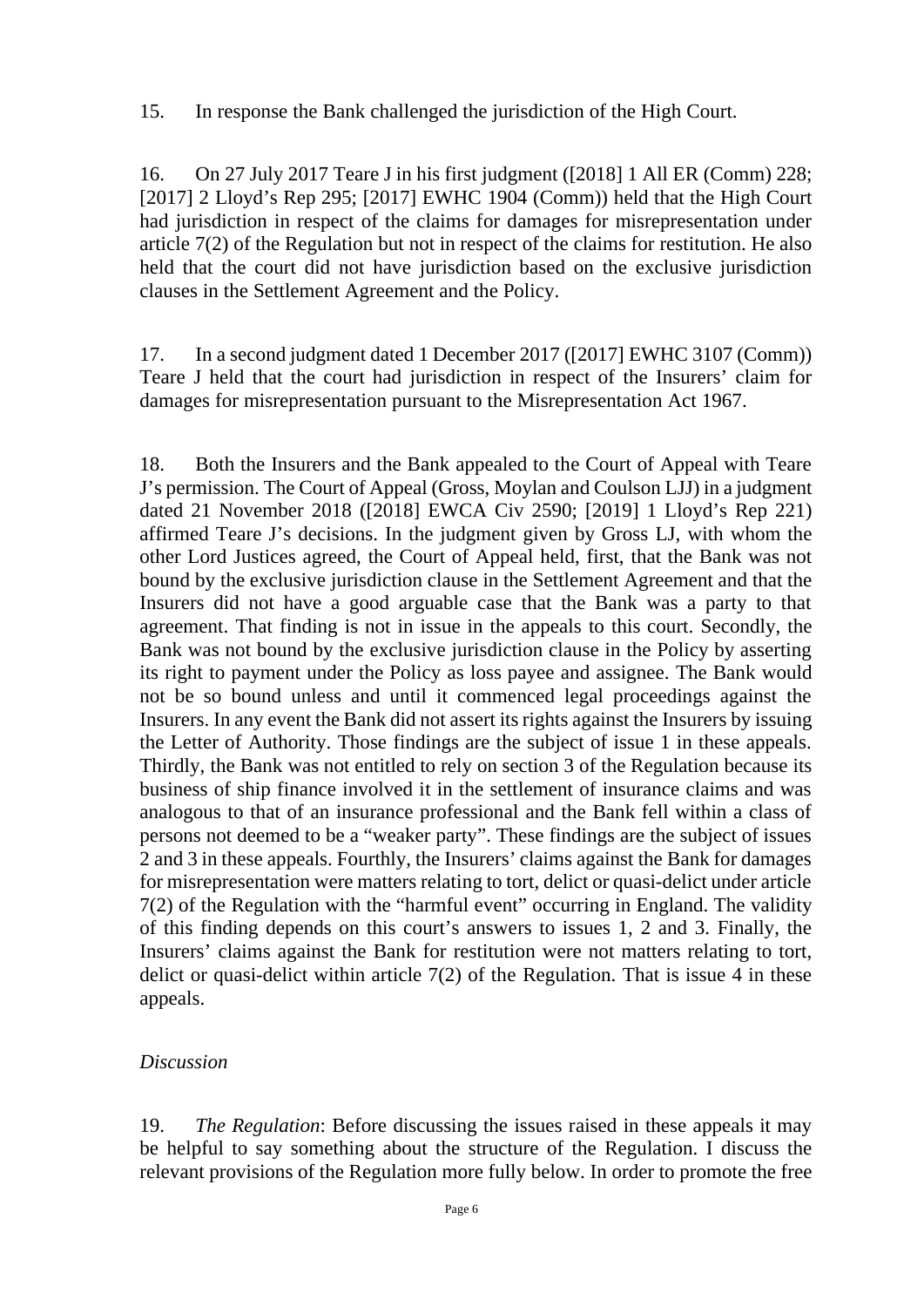circulation of judgments within member states, the Regulation seeks to set out rules which are highly predictable and are founded on the principle that jurisdiction is generally based on the defendant's domicile. Thus article 4 provides that:

> "(1) Subject to this Regulation, persons domiciled in a member state shall, whatever their nationality, be sued in the courts of that member state."

And article 5(1) provides:

"Persons domiciled in a member state may be sued in the courts of another member state only by virtue of the rules set out in sections 2 to 7 of this Chapter."

20. It is only in well-defined circumstances that jurisdiction based on domicile is replaced by a different connecting factor based on the subject matter of the dispute or the autonomy of the parties (recital (15)). The Court of Justice of the European Union ("CJEU") has repeatedly held, as I will show below, that articles which provide for the exclusion of jurisdiction based on domicile are to be narrowly interpreted. There are also articles which provide for alternative grounds of jurisdiction in addition to the defendant's domicile. The alternative grounds, which include matters relating to contract and matters relating to tort, delict or quasi-delict (article 7(1) and (2)), are based on a close connection between the court and the action or are in order to facilitate the sound administration of justice. The requirement of the close connection is to promote legal certainty (recital (16)). Subject to certain exclusive grounds of jurisdiction, the Regulation also respects the autonomy of parties to a contract to determine the courts to have jurisdiction but it restricts that autonomy in insurance, consumer and employment contracts (recital (19)). It appears to me that when a court comes to interpret an article in the Regulation it must consider whether on the one hand the rule contained in the article supports the general rule of jurisdiction based on the defendant's domicile or on the other hand purports to exclude or provide an alternative to that general rule.

21. *The relevant test*: Although there was a challenge in the Court of Appeal, there is now no disagreement between the parties that in relation to the preliminary question of the jurisdiction of the English courts it is for the Insurers to show that they have a good arguable case in the sense that they have the better of the argument.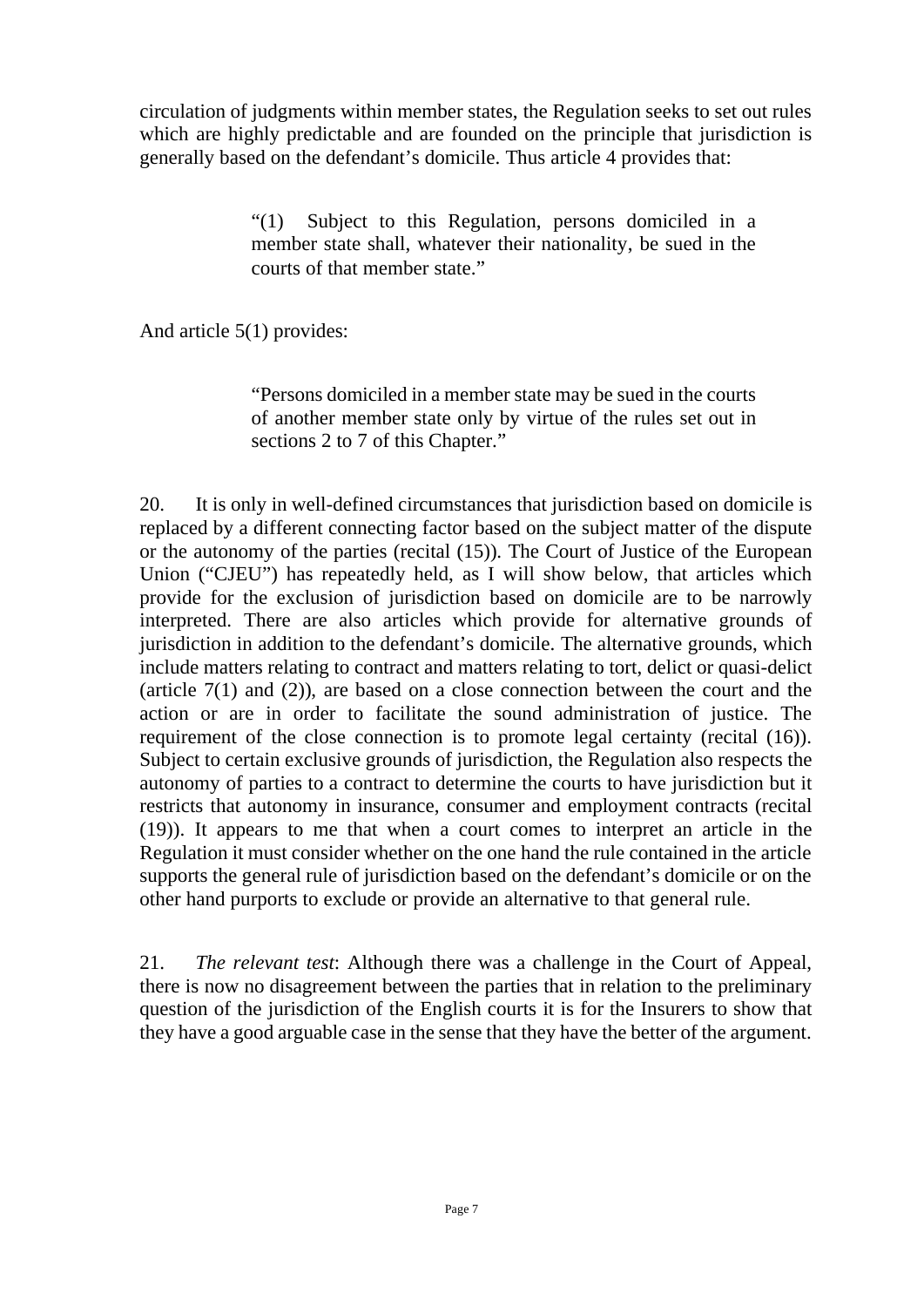*Issue 1: Does the High Court have jurisdiction pursuant to the exclusive English jurisdiction clause contained in the Policy?*

22. Mr MacDonald Eggers QC for the Insurers contends in summary that the Bank is bound by the exclusive jurisdiction clause in the Policy because in issuing the Letter of Authority it asserted a claim under the Policy for payment of the insured sums as assignee and loss payee. It was not disputed by the parties that the Bank would be bound by the clause if it had sued the Insurers. But the obligation to submit to the jurisdiction of the English courts went further than the commencement of legal proceedings and covered any assertion of, or indeed reliance on, its rights in relation to the Policy by the Bank. For, on its proper construction, the exclusive jurisdiction clause extends to an obligation on an assignee to submit to the jurisdiction of the English courts if there were a dispute or claim relating to the Policy, as for example if the Bank received the Policy proceeds without any dispute at the time and without having initiated legal proceedings but there was later a dispute about its entitlement to those funds. Further, the Insurers would be entitled to sue the Bank in the English courts for negative declaratory relief and such a claim would be the same cause of action as a claim by the Bank for payment. The Insurers submit that it would be incoherent for the law to apply the exclusive jurisdiction clause only when the assignee initiated a formal legal claim.

23. I am satisfied that these arguments should not be accepted and that Teare J and the Court of Appeal did not err on this issue. I begin by examining EU law in the jurisprudence of the CJEU before turning to domestic law.

24. Under EU law a jurisdiction agreement in a contract will bind a defendant only if there is actual consensus between the parties which is clearly and precisely demonstrated: *Coreck Maritime GmbH v Handelsveem BV* (Case C-387/98) [2000] ECR I-9337, paras 13-15 (a case concerning article 17 of the Brussels Convention on Jurisdiction and the Enforcement of Judgments in Civil and Commercial Matters 1968, as amended); *Profit Investment Sim SpA v Ossi* (Case C-366/13) [2016] 1 WLR 3832 (CJEU), para 27 (a case on article 23 of the earlier Brussels Regulation, Regulation (EC) No 44/2001). Thus a jurisdiction agreement in an insurance contract does not bind a third party beneficiary of insurance who is domiciled in a different contracting state and who has not expressly subscribed to the clause: *Société financière et industrielle du Peloux v Axa Belgium* (Case C-112/03) [2006] QB 251, para 43 (a case on article 12 of the 1968 Brussels Convention as amended). Nor does such an agreement bind a victim of insured damage who wishes to bring an action directly against the insurer: *Assens Havn v Navigators Management (UK) Ltd* (Case C-368/16) [2018] QB 463 (CJEU), para 40 (a case on article 13(5) of Regulation No 44/2001).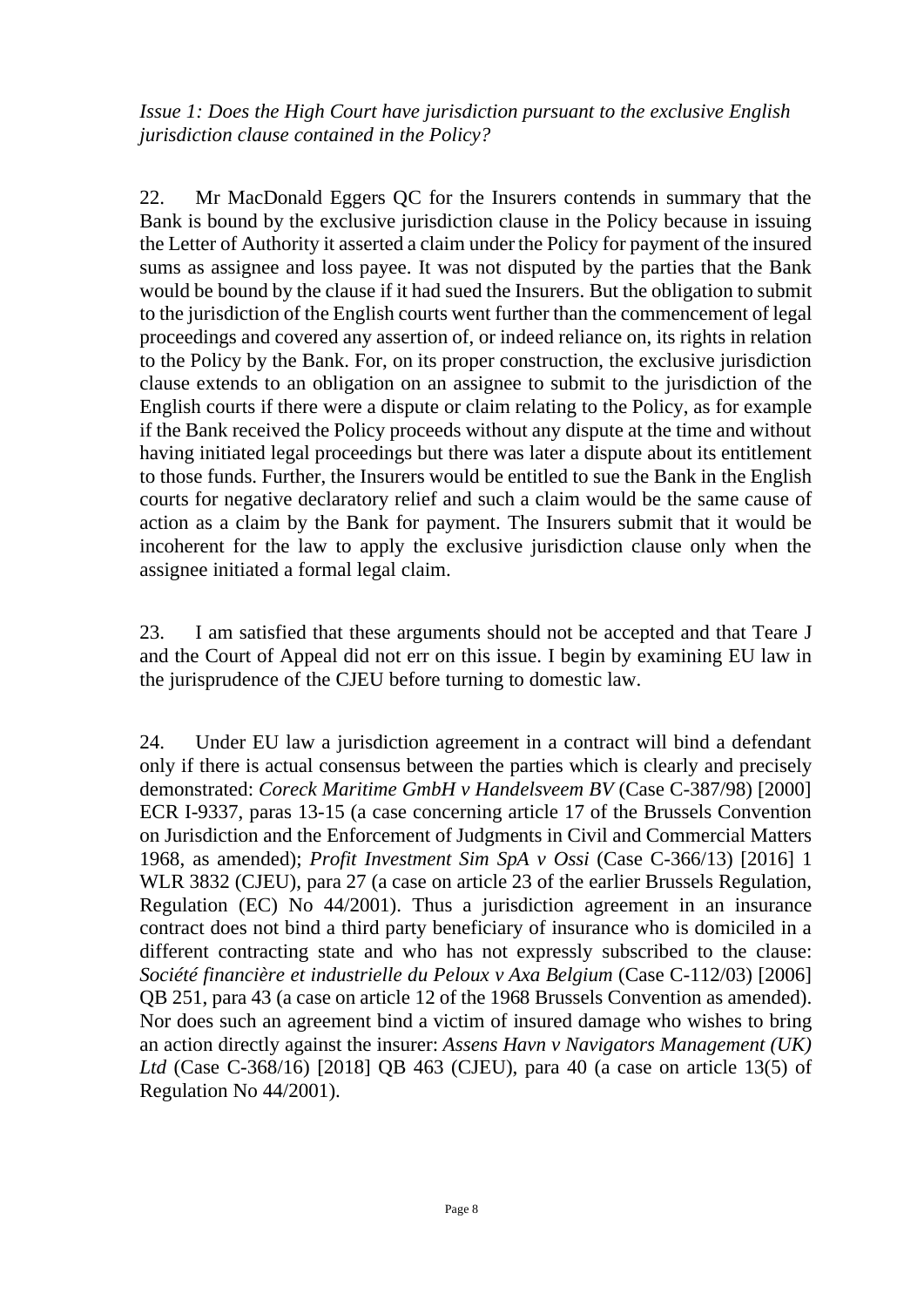25. EU law however recognises that a person who is not a party to a jurisdiction agreement may be taken to have consented to it if, under the applicable national law, it became "the successor" to the rights and obligations under the contract: *Partenreederei M/S Tilly Russ v Haven & Vervoerbedrijf Nova NV* (Case 71/83) [1985] QB 931, paras 24-26. That case concerned a bill of lading, which, under the relevant national law, vested in a third party holder all the rights of the shipper under the bill of lading and subjected it to all of the shipper's obligations mentioned in the bill of lading, including the agreement on jurisdiction. Thus, in *Coreck Maritime*  (above) the CJEU stated (para 27):

> "… a jurisdiction clause agreed between a carrier and a shipper which appears in a bill of lading is enforceable against a third party bearer of the bill of lading if he succeeded to the rights and obligations of the shipper under the applicable national law when he acquired the bill of lading. If he did not, it must be ascertained whether he accepted that clause having regard to the requirements laid down in the first paragraph of article 17 of the Convention."

The first paragraph of article 17 (as article 25 of the Regulation now does) required that an agreement on jurisdiction had to be in writing or evidenced in writing, or in a form which accorded with practices which the parties had established between themselves, or in international trade or commerce in a form which conformed with an established trade usage of which the parties were or ought to have been aware. In this case it is not suggested that there was an agreement in any of those forms. The court must therefore look to national law to determine whether the Bank can be seen in EU law as "the successor" of the Owners and Managers who are subject to the jurisdiction clause.

26. The Bank's entitlement to receive the proceeds of the Policy in the event that there was an insured casualty rests on its status as an equitable assignee. It is trite law that an assignment transfers rights under a contract but, absent the consent of the party to whom contractual obligations are owed, cannot transfer those obligations: *Tolhurst v Associated Portland Cement Manufacturers (1900) Ltd* [1902] 2 KB 660, 668-670 per Collins MR. An assignment of contractual rights does not make the assignee a party to the contract. It is nonetheless well established that a contractual right may be conditional or qualified. If so, its assignment does not allow the assignee to exercise the right without being subject to the conditions or qualifications in question. As Sir Robert Megarry V-C stated in *Tito v Waddell (No 2)* [1977] Ch 106, 290, "you take the right as it stands, and you cannot pick out the good and reject the bad". This concept, which has often been described as "conditional benefit", is to the effect that an assignee cannot assert its claim under a contract in a way which is inconsistent with the terms of the contract. Several examples of its application or consideration were cited to the court. See, for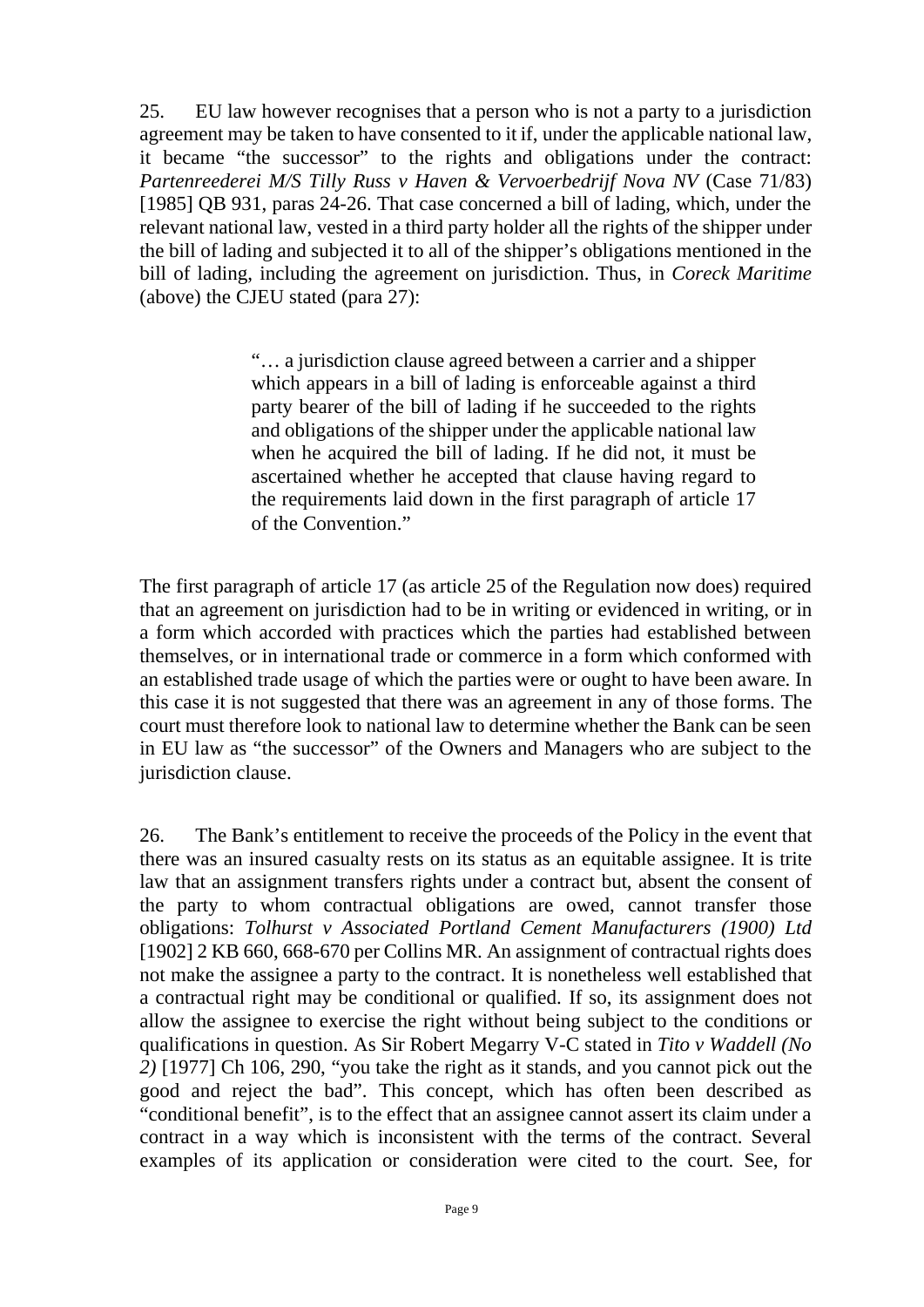example, *Montedipe SpA v JTP-RO Jugotanker ("The Jordan Nicolov")* [1990] 2 Lloyd's Rep 11, 15-16 per Hobhouse J; *Pan Ocean Shipping Co Ltd v Creditcorp Ltd ("The Trident Beauty")* [1994] 1 WLR 161, 171 per Lord Woolf; *Schiffahrtsgesellschaft Detlev von Appen GmbH v Voest Alpine Intertrading GmbH ("The Jay Bola")* [1997] 2 Lloyd's Rep 279, 286 per Hobhouse LJ; *Youell v Kara Mara Shipping Co Ltd* [2000] 2 Lloyd's Rep 102, paras 58-62 per Aikens LJ; *Shipowners' Mutual Protection and Indemnity Association (Luxembourg) v Containerships Denizcilik Nakliyat Ve Ticaret AS ("The Yusuf Cepnioglu")* [2016] 1 Lloyd's Rep 641; [2016] Bus LR 755, paras 23-25 per Longmore LJ; and *Aline Tramp SA v Jordan International Insurance Co ("The Flag Evi")* [2017] 1 Lloyd's Rep 467, para 40 per Sara Cockerill QC, sitting as a Deputy High Court Judge.

27. In my view, the formulation of the principle by Hobhouse LJ in *"The Jay Bola"*, which the Court of Appeal approved in *"The Yusuf Cepnioglu"*, is the best encapsulation. In *"The Jay Bola"* the insurers of cargo for the voyage charterer asserted rights, which had been assigned to them by the voyage charterer by subrogation under foreign law, by raising court proceedings in Brazil against the owners and the time charterer. On the application of the time charterers, Morison J granted an anti-suit injunction against the insurers because the arbitration clause in the voyage charter regulated the means by which the transferred right could be enforced. The Court of Appeal upheld his order. Hobhouse LJ stated ([1997] 2 Lloyd's Rep 279, p 286):

> "… the insurance company is not entitled to assert its claim inconsistently with the terms of the contract. One of the terms of the contract is that, in the event of dispute, the claim must be referred to arbitration. The insurance company is not entitled to enforce its right without also recognizing the obligation to arbitrate."

This formulation emphasises the constraint on the assertion of a right as being the requirement to avoid inconsistency and, whether the clause is an arbitration clause, as in *"The Jay Bola"*, or an exclusive jurisdiction clause, as in *Youell* (above), it is the assertion of the right through legal proceedings which is in conflict with the contractual provision that gives rise to the inconsistency.

28. In *Rals International Pte Ltd v Cassa di Risparmio di Parma e Piacenza SpA* [2016] 5 SLR 455, para 55, the Singapore Court of Appeal, commenting on *"The Jay Bola*" and the proposition that an assignee does not become a party to the contract but would not be entitled to enforce its rights against the other party without also recognising the obligation to arbitrate, stated: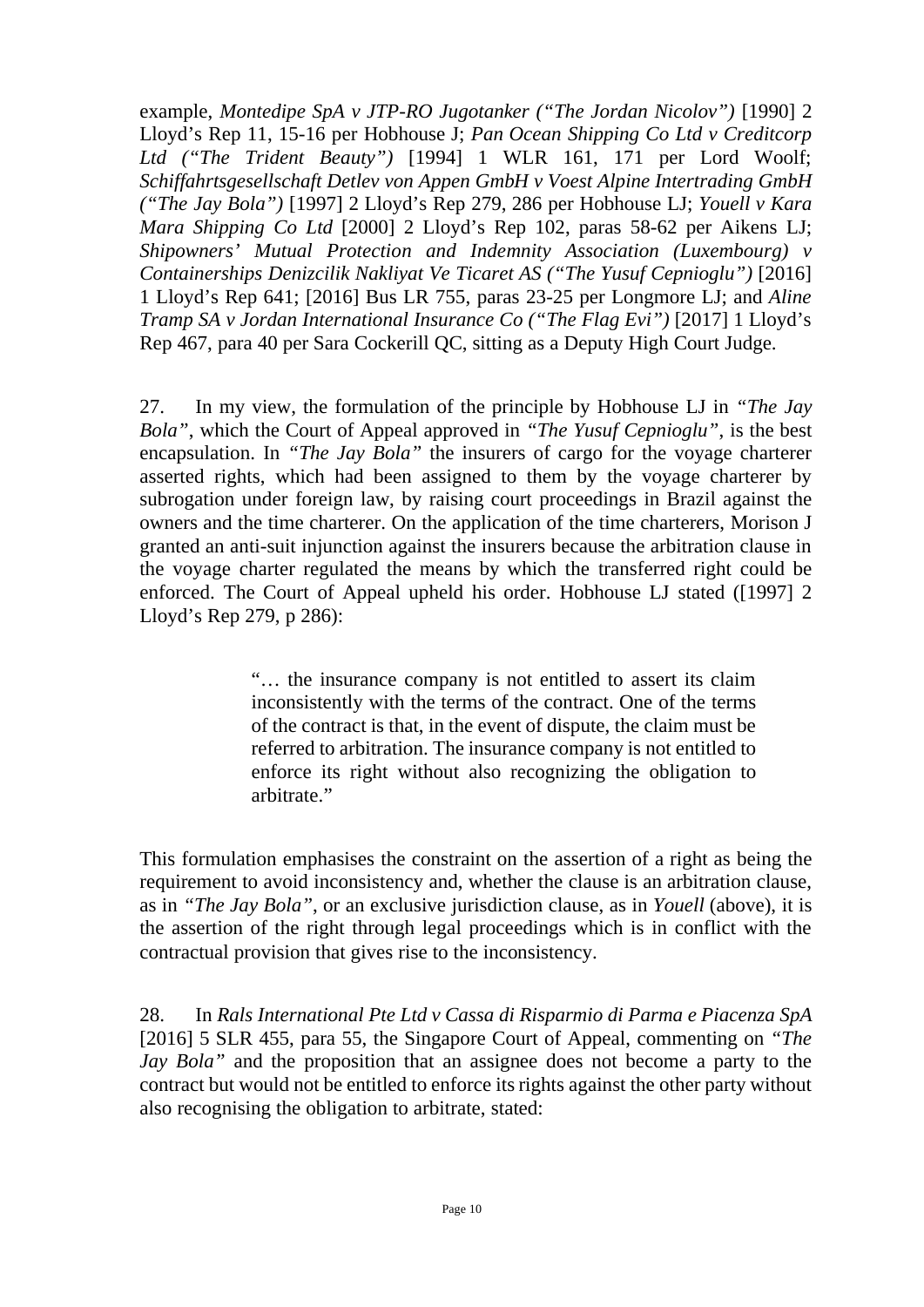"This approach of entitlement rather than obligation may be more easily reconcilable with the consensual nature of arbitration. This is because the assignee is only taken to submit to arbitration at the point it elects to exercise its assigned right."

29. In the present case the Bank did not commence legal proceedings to enforce its claim. Indeed, it did not even assert its claim but left it to the Owners and the Managers to agree with the Insurers the arrangements for the release of the proceeds of the insurance policy by entering into the Settlement Agreement. It is not disputed that the Bank was not a party to the Settlement Agreement and the Bank derived no rights from that agreement. The Letter of Authority, which the Bank produced at the request of the Owners and the Managers, enabled both the Insurers and Willis Ltd to obtain discharges of their obligations and to that end it was attached to the Settlement Agreement. The Letter of Authority facilitated the settlement between the Insurers and the Owners and provided the Owners/Managers with a mechanism by which the Bank as mortgagee, assignee and loss payee could receive its entitlement. At the time of payment of the proceeds of the Policy there was no dispute as to the Bank's entitlement and no need for legal proceedings. There was therefore no inconsistency between the Bank's actions and the exclusive jurisdiction clause. The Bank therefore is not bound by an agreement as to jurisdiction under article 15 or article 25 of the Regulation.

30. The Insurers argue that, if they had refused to pay the proceeds of the Policy to the Bank and had commenced proceedings against the Bank in England seeking negative declaratory relief, the Bank would have been bound by the exclusive jurisdiction clause. They submit that it makes no sense to distinguish a claim for negative declaratory relief from the Bank's claim. This is because the Bank's right to sue for an indemnity under the Policy and the Insurers' right to sue for a declaration that it is not liable to the Bank are the same cause of action: *Gubisch Maschinenfabrik KG v Palumbo* (Case 144/86) [1987] ECR 4861, paras 15-19. This incoherence, it is submitted, militates against the Bank's analysis. I disagree. The Bank is not a party to the contract contained in the Policy. The Bank is not bound by that contract to submit to the jurisdiction of the English courts if the Insurers raise an action in England. If the Insurers' claims fall within section 3 of the Regulation, the Insurers may bring proceedings against the Bank only in the courts of the member state of the Bank's domicile, that is The Netherlands. I turn then to that question.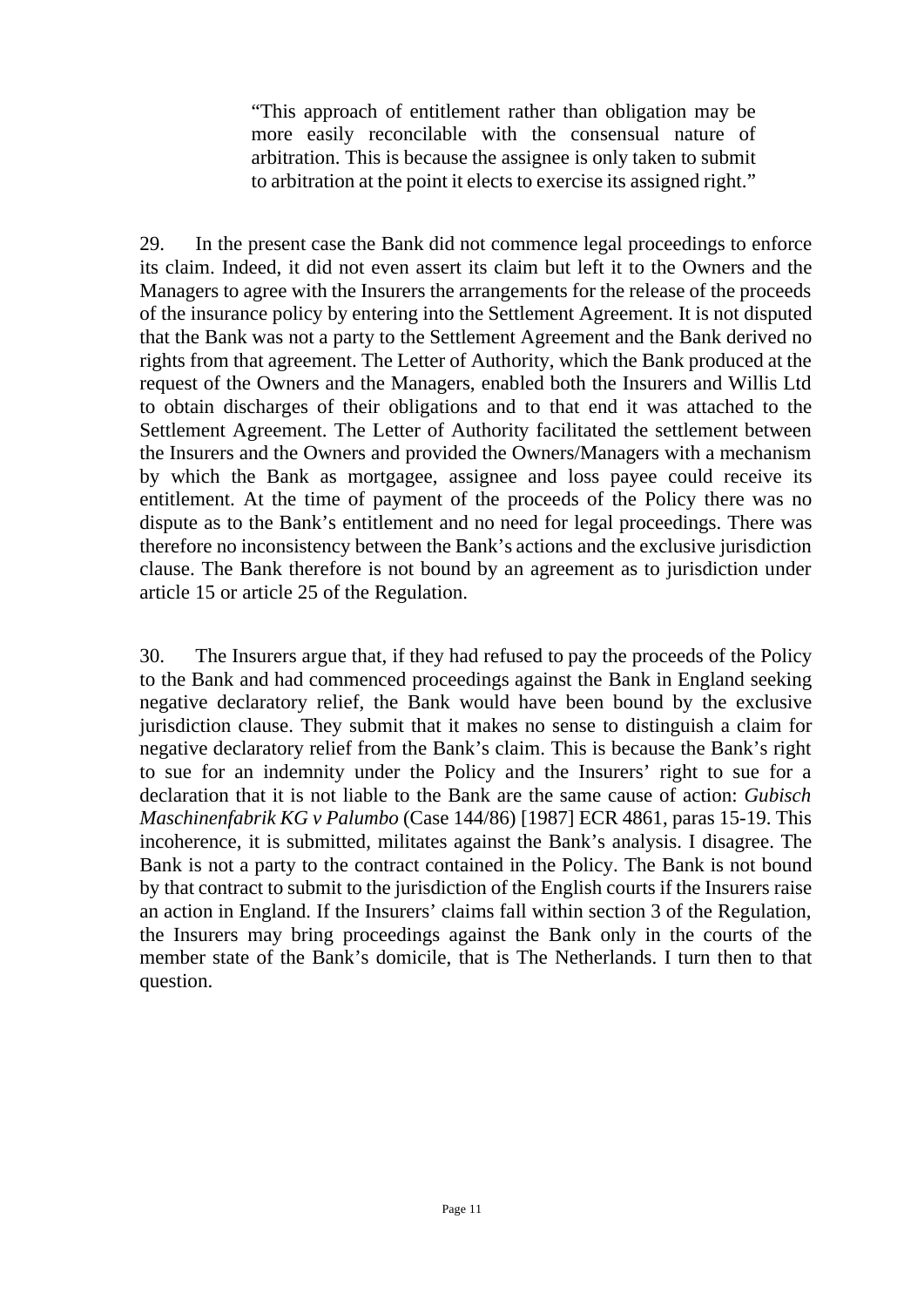*Issues 2 and 3: Are the Insurers' claims against the Bank matters relating to insurance within section 3 of the Regulation and if so, is the Bank entitled to rely on that section?*

31. Section 3 of chapter II of the Regulation is entitled "Jurisdiction in matters relating to insurance". The section sets out rules which govern jurisdiction in matters relating to insurance. The relevant article in this appeal is article 14(1) which provides (so far as relevant):

> "… an insurer may bring proceedings only in the courts of the member state in which the defendant is domiciled, irrespective of whether he is the policyholder, the insured or a beneficiary." (Emphasis added)

It is noteworthy that the article, unlike many articles in the Regulation, is not creating an alternative ground of jurisdiction in addition to domicile of the defendant nor is it purporting to exclude the domicile of the defendant as an available ground. On the contrary, it makes that ground of jurisdiction, which is the same as the principal ground of jurisdiction under article 4, the exclusive ground in those circumstances in which article 14 applies.

32. Teare J held that the nature of the Insurers' claim against the Bank was so closely connected with the question of the Insurers' liability to indemnify for the loss of the Vessel under the Policy that the subject matter of the claim can fairly be said to relate to insurance. The Court of Appeal, agreeing with Teare J, stated ([2019] 1 Lloyd's Rep 221, para 78):

> "[A]s a matter of reality and substance, the foundation of the Underwriters' claims lies in the Policy. … The crucial (if not the only) question is whether the Vessel was lost by reason of a peril insured against under the Policy or whether the loss arose by reason of wilful misconduct on the part of the Owners. On this footing, there is the most material nexus between the Underwriters' claims and the Policy."

But in spite of this success the Bank did not obtain the protection of article 14 of the Regulation because (although their reasoning diverged) both Teare J and the Court of Appeal held that that protection was available only to the weaker party in circumstances of economic imbalance between the claimant insurer and the defendant. Mr Steven Berry QC for the Bank appeals against the finding that article 14 did not apply to the claim because of the absence of economic imbalance between the Insurers and the Bank. Mr MacDonald Eggers argues against the finding that the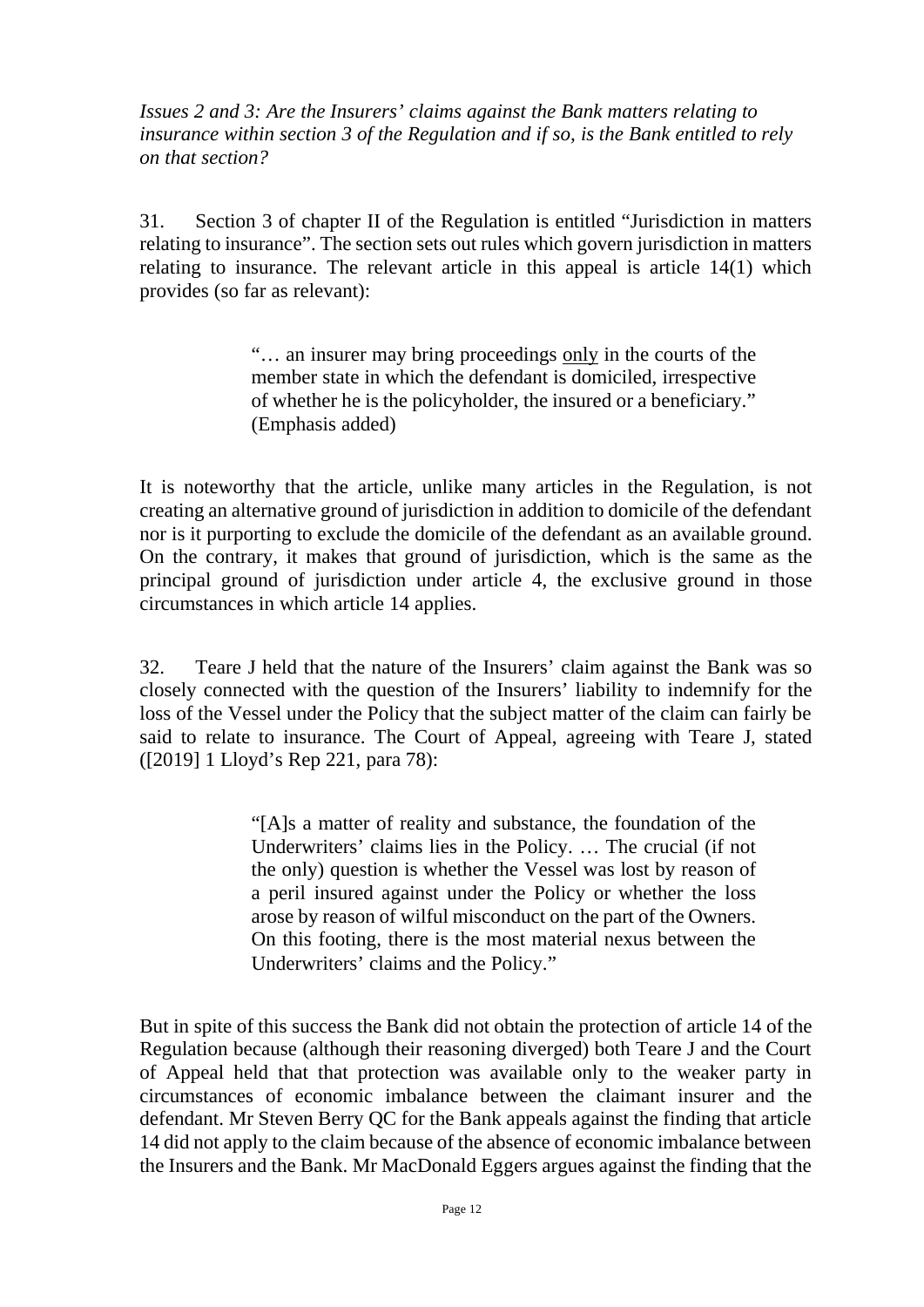subject matter of the claim relates to insurance and defends the exclusion of article 14 on the ground that the Bank was not the weaker party.

33. On issue 2 Mr MacDonald Eggers submits that a claim can be regarded as a matter relating to insurance only if the subject matter of the claim is, at least in substance, a breach of an obligation contained in, and required to be performed by, an insurance contract. He submits that this proposition is supported by the CJEU case of *Brogsitter v Fabrication de Montes Normandes EURL* (Case C-548/12) [2014] QB 753 ("*Brogsitter*"), which is a case concerning "matters relating to a contract" under article 7(1) of the Regulation. The heading of section 3, "Matters relating to insurance" should be read as "matters relating to insurance contracts" and he refers to recitals (18) and (19) and articles 15(5), 26(2), 31(4) and 45(1)(e)(i) in support of that contention. Secondly, there is no logical reason for the test for the link between the contract and the claim to be wider for the particular contracts covered by sections 3 (insurance), 4 (consumer contracts) and 5 (employment contracts) of the Regulation than it is for general contracts under article 7(1). Thirdly, the application of "the *Brogsitter* test" to the meaning of the title of section 3 promotes legal certainty and predictability. Fourthly, "the *Brogsitter* test" has been applied by courts outside the context of article 7(1). He refers to *Bosworth v Arcadia Petroleum Ltd* [2016] EWCA Civ 818; [2016] 2 CLC 387, para 66, *Granarolo SpA v Ambrosi Emmi France SA* (Case C-196/15) [2016] IL Pr 32, paras 21-22, and *Committeri v Club Méditerranée SA* [2018] EWCA Civ 1889; [2019] IL Pr 19, para 52. Fifthly, he submits that there is support for the Insurers' approach in the Court of Appeal's judgment in *National Justice Cia Naviera SA v Prudential Assurance Co Ltd ("The Ikarian Reefer") (No 2)* [2000] 1 WLR 603; [2000] 1 Lloyd's Rep 129.

34. While Mr MacDonald Eggers presented these submissions clearly and attractively, I am not persuaded that Teare J or the Court of Appeal erred in their approach. I have reached this view for the following reasons.

35. First, it is to my mind important to note that the title to section 3 "Jurisdiction in matters relating to insurance" is broader than the words of article  $7(1)$  "matters" relating to a contract" (emphasis added). Similarly, it is wider than the titles of section 4 "Jurisdiction over consumer contracts" and section 5 "Jurisdiction over individual contracts of employment". The difference in wording is significant as it would require to be glossed if it were to be read as "Matters relating to an insurance contract". Such a gloss would not be consistent with the requirement of a high level of predictability of which recital (15) speaks.

36. Secondly, the scheme of section 3 is concerned with the rights not only of parties to an insurance contract, who are the insurer and the policyholder, but also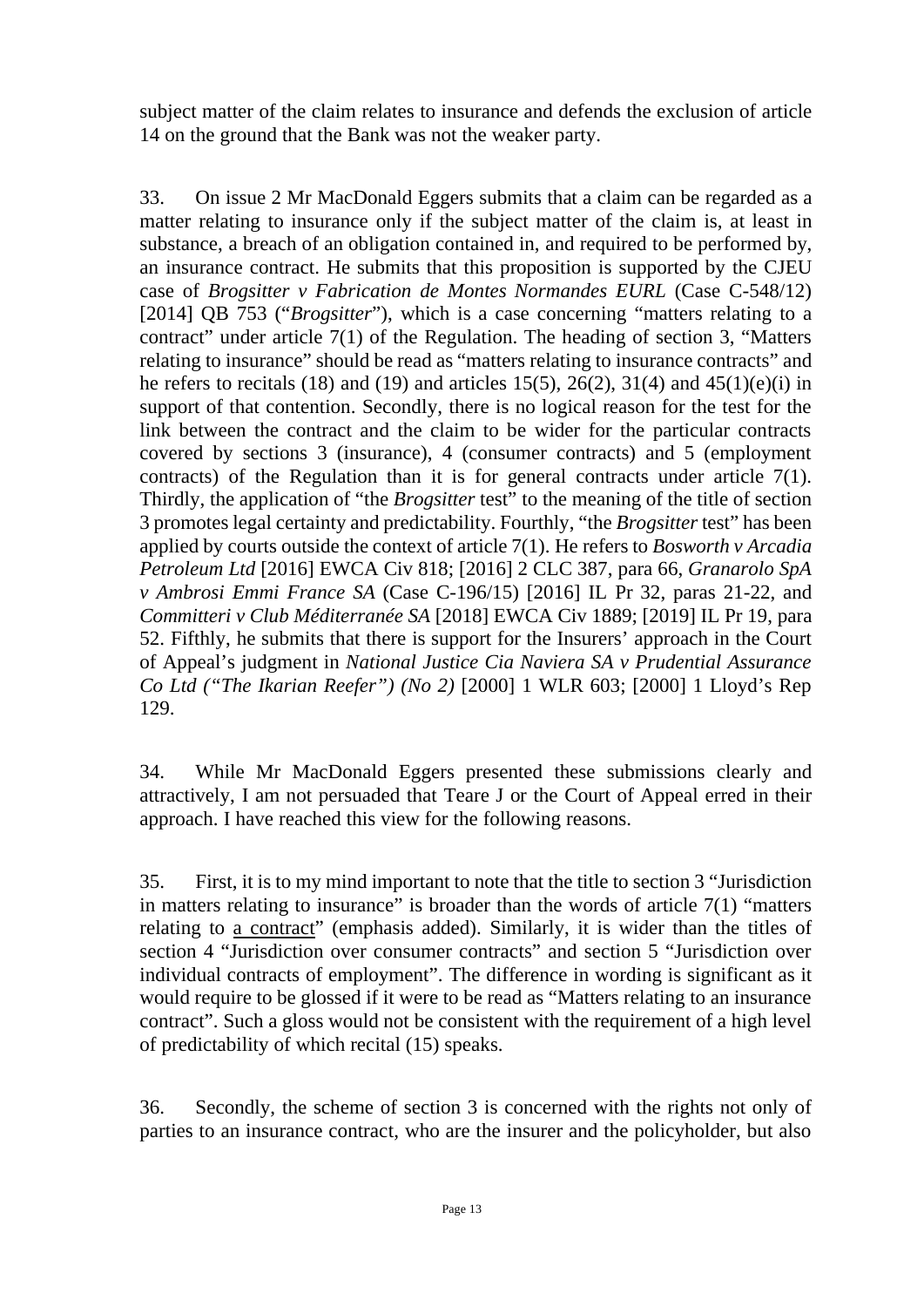beneficiaries of insurance and, in the context of liability insurance, the injured party, who will generally not be parties to the insurance contract.

37. Thirdly, the recitals on which the Insurers found do not carry their case any distance. Recital (18), to which I will return below, sets out a policy of protecting the weaker party to certain contracts including insurance contracts. Recital (19) which calls for respect for the autonomy of parties to certain contracts to select the jurisdiction in which to settle their claims does not assist. Neither does article 15(5), which provides that in contracts of insurance which cover the risks set out in article 16 (such as damage to sea-going ships and aircraft) the parties may agree to contract out of section 3. The references to "the policyholder", "the insured," and "the beneficiary of the insurance contract" in the other recitals to which the court was referred cast no light on the meaning of the title to section 3.

38. Fourthly, as I will show below (para 57) the CJEU has often held that articles, such as article 7(1), which derogate from the general rule of jurisdiction under article 4 should be interpreted strictly. Article 14 by contrast reinforces article 4.

39. *"The Ikarian Reefer" (No 2)* also does not assist the Insurers. The dispute in that case involved an action by the owners of the vessel against her hull and machinery underwriters which were represented by Prudential, and the Court of Appeal held that the vessel had been deliberately run aground and deliberately set on fire on the authority of her owners. Prudential recovered much of their costs from the owners and then applied under section 51 of the Supreme Court Act 1981 to recover the balance of their costs from a non-party, Mr Comninos, who was the principal behind the owners, and who it was said had directed and financed the litigation. The Court of Appeal held that, if the claim for costs constituted proceedings, those proceedings were not proceedings relating to insurance matters. If the claims were ancillary to the action by the owners against the underwriters that action related to insurance matters and had properly been raised in England. The underwriters were not seeking to raise claims relating to insurance matters against Mr Comninos. Rather they were seeking to recover unpaid costs incurred in a litigation relating to insurance matters in which they had been successful.

40. Fifthly, and in any event, as Mr Berry submits, if "the *Brogsitter* test" is as Mr MacDonald Eggers characterises it and is applicable in relation to section 3, that test is met in the circumstances of this case. The Insurers' claim is that there has been an insurance fraud by the Owners and the Managers for which the Bank is vicariously liable. Such a fraud would inevitably entail a breach of the insurance contract as the obligation of utmost good faith applies not only in the making of the contract but in the course of its performance: *Versloot Dredging BV v HDI Gerling Industrie Versicherung AG ("The DC Merwestone")* [2016] UKSC 45; [2017] AC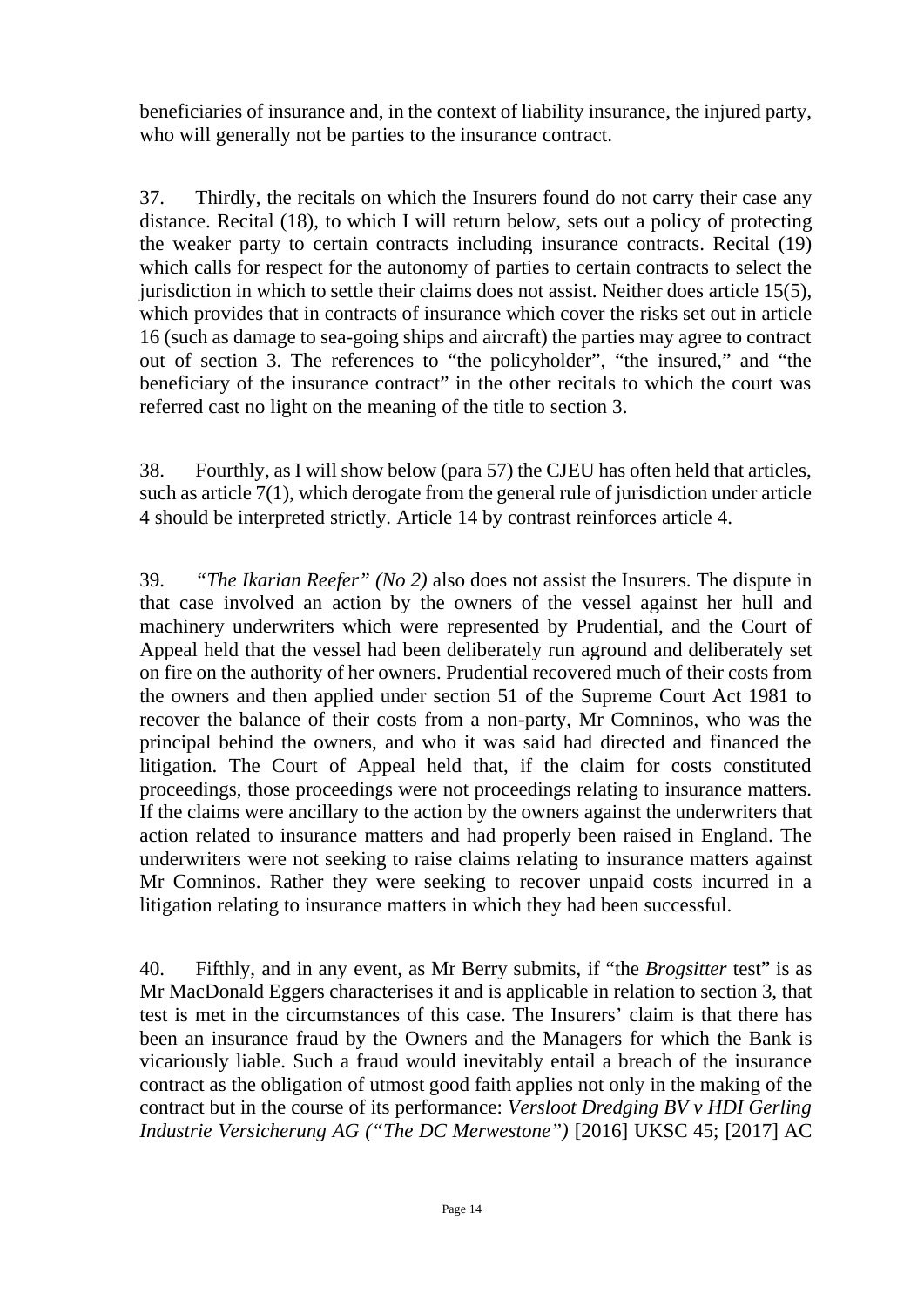1, para 8 per Lord Sumption. It is therefore not necessary for this Court to analyse the proper application of the jurisprudence in *Brogsitter*.

41. I therefore conclude that, subject to issue 3, which concerns the recitals and case law which refer to the protection of the weaker party, the Insurers' claims against the Bank are matters relating to insurance within section 3 of the Regulation.

42. Teare J ([2017] EWHC 1904 (Comm)), in holding that the Bank could not take the benefit of article 14, relied on recital (18) of the Regulation, which provides:

> "In relation to insurance, consumer and employment contracts, the weaker party should be protected by rules of jurisdiction more favourable to his interests than the general rules."

Teare J also referred to the judgment of the CJEU in *Vorarlberger Gebietskrankenkasse v WGV-Schwäbische Allgemeine Versicherungs AG* (Case C-347/08) [2009] ECR I-8661; [2010] Lloyd's Rep IR 77 ("*Vorarlberge*r"), paras 40- 45 in support of the proposition that the section 3 protections should not be extended to persons for whom that protection was not justified. In the Court of Appeal, Gross LJ ([2019] 1 Lloyd's Rep 221, paras 81-123) elaborated on the judge's reasoning, referred to several cases, which post-dated the judgment at first instance and which I discuss below, and upheld the judge's decision on this issue.

43. I respectfully disagree with that conclusion. There is no "weaker party" exception which removes a policyholder, an insured or a beneficiary from the protection of article 14. I have come to this view for the following six reasons, which I will vouch when I discuss the case law below. First, the reason why article 14 protects the policyholder, the insured and the beneficiary of an insurance policy is because they are generally the weaker party in a commercial negotiation with an insurance company and are as a matter of course presented with a standard form contract. Secondly, while recital (18) explains the policy behind, among others, section 3 of the Regulation, it is the words of the relevant articles which have legal effect and the recitals are simply an aid to interpretation of those articles. Thirdly, derogations from the jurisdictional rules in matters of insurance must be interpreted strictly. Fourthly, the CJEU in its jurisprudence has set its face against a case by case analysis of the relative strength or weakness of contracting parties as that would militate against legal certainty. Instead, it has treated everyone within the categories of the policyholder, the insured or the beneficiary as protected unless the Regulation explicitly provides otherwise. Fifthly, the CJEU looks to recital (18) not to decide whether a particular policyholder, insured or beneficiary is to be protected by section 3 but in the context of reaching a decision whether by analogy those protections are to be extended to other persons who do not fall within the list of expressly protected persons. Sixthly, the policy which underlies the jurisprudence of the CJEU when it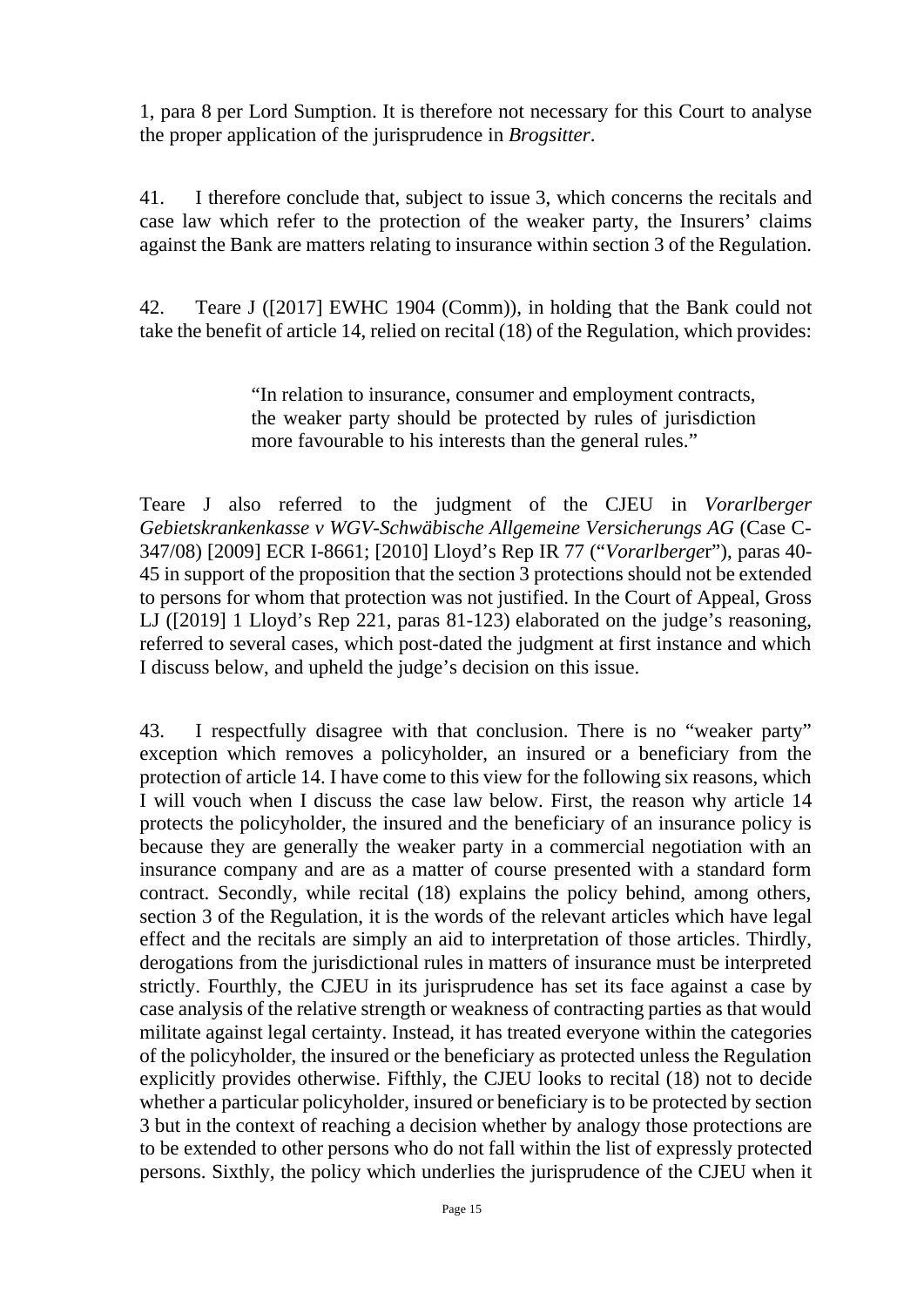decides whether to extend the protection to persons not expressly mentioned in section 3 is that the court seeks to uphold the general rule in article 4 that defendants should be sued in the courts of the member state of their domicile and allows extensions to the protection of section 3 only where such an extension is consistent with the policy of protecting the weaker party.

44. The CJEU's justification for the protection conferred on the policyholder, the insured and the beneficiary is to be seen in *Gerling Konzern Speziale Kreditversicherungs-AG v Amministrazione del Tesoro dello Stato* (Case 201/82) [1983] ECR 2503 ("*Gerling*"), which concerned the validity of a jurisdiction clause under the predecessor of article 25 of the Regulation. The CJEU stated:

> "15. … the insurer, if his original consent has been made clear in the provisions of the contract, cannot object to such an exclusion of jurisdiction on the sole ground that the party benefiting from the requirement imposed on others, not being a party to the contract, has not himself satisfied the requirement of writing prescribed by article 17 of the Convention.

> 16. Consideration of the provisions of section 3 of the Convention relating to jurisdiction in matters relating to insurance confirms this view.

> 17. It is apparent from a consideration of the provisions of that section in the light of the documents leading to their enactment that in affording the insured a wider range of jurisdiction than that available to the insurer and in excluding any possibility of a clause conferring jurisdiction for the benefit of the insurer their purpose was to protect the insured who is most frequently faced with a predetermined contract the clauses of which are no longer negotiable and who is in a weaker economic position." (Emphasis added)

This is consistent with the statement by Advocate General Mancini in *Gerling* that the policyholder, the insured and the beneficiary were given protection because they were "the persons regarded as weaker".

45. Turning to the second reason which I have set out in para 43 above, it is clear that the recitals of the Regulation are a useful tool in interpreting the operative provisions contained in the articles of the Regulation. But a distinction falls to be made between the justification or rationale of a ground of jurisdiction and the ground itself. See the judgment of the CJEU in *Folien Fischer AG v Ritrama SpA* (Case C-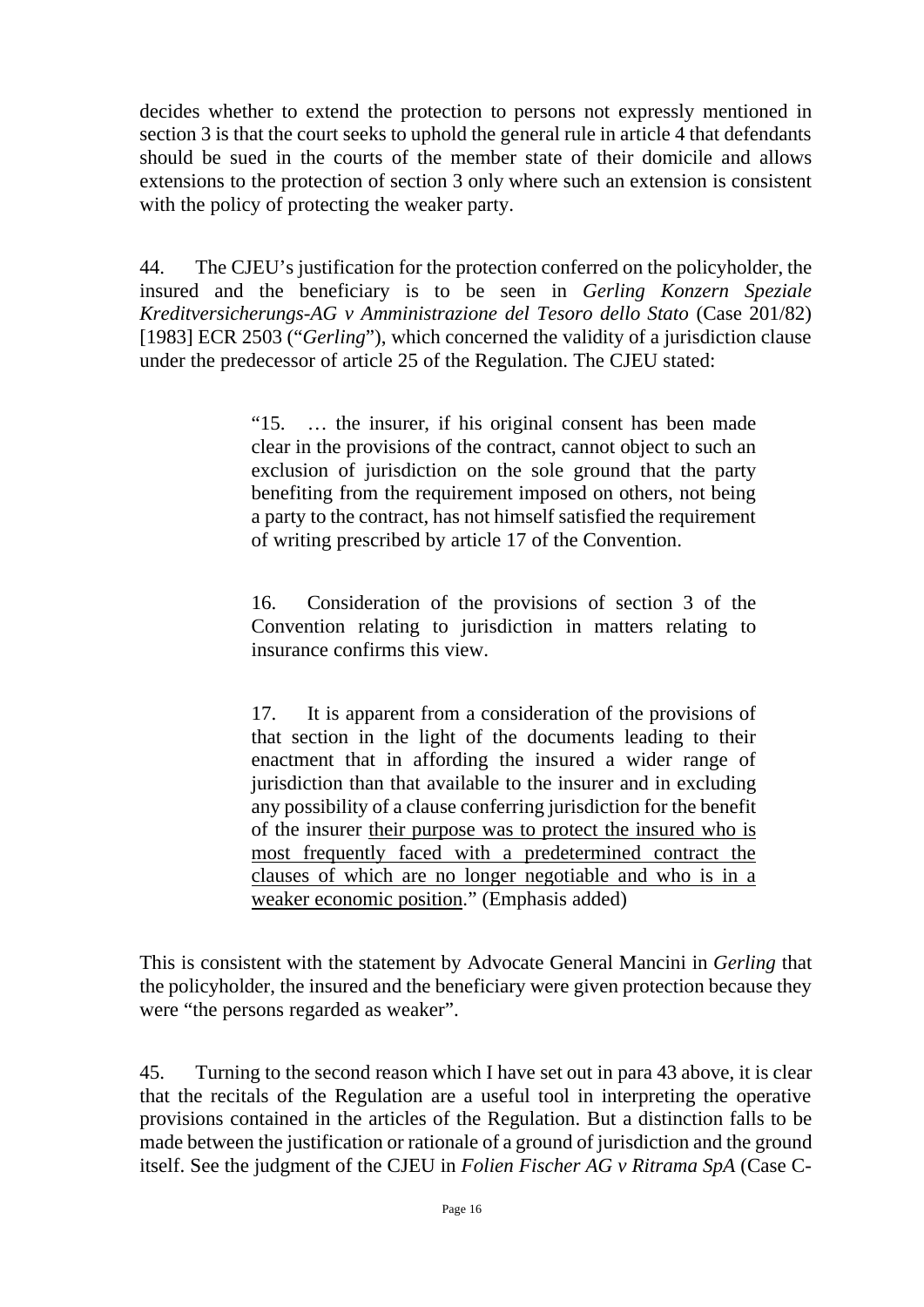133/11) [2013] QB 523, paras 30-40 and the judgment of this court in *AMT Futures Ltd v Marzillier, Dr Meier & Dr Guntner Rechtsanwaltsgesellschaft mbH* [2017] UKSC 13; [2018] AC 439, paras 14 and 29. It is noteworthy that article 14 of the Regulation speaks of the policyholder, the insured and the beneficiary without further qualification.

46. Thirdly, in *Société financière et industrielle du Peloux v Axa Belgium* (Case C-112/03) [2006] QB 251 ("*Peloux*"), a case which concerned what are now articles 15 and 23 of the Regulation and the ability of a party by agreement to depart from the provisions of what is now section 3 of the Regulation, the CJEU treated the Convention (now the Regulation) as establishing "a system in which derogations from the jurisdictional rules in matters of insurance must be interpreted strictly" (para 31). The existence of an unexpressed exception to the protection given to the policyholder, the insured and the beneficiary is scarcely consistent with this approach.

47. Fourthly, it is clear that the CJEU does not enquire into relative strengths and weaknesses of particular parties in applying the provisions of section 3 of the Regulation. Such an exercise would risk giving rise to legal uncertainty and would prevent the rules of jurisdiction from being highly predictable. Instead the Regulation defines those who are entitled to protection. Thus, in *Landeskrankenanstalten-Betriebsgesellschaft - KABEG v Mutuelles du Mans Assurances - MMA IARD SA* (Case C-340/16) [2017] IL Pr 31 ("*KABEG*"), Advocate General Bobek (para AG47) stated:

> "… in contrast to matters relating to employees and consumers, the notion of the 'weaker party' in insurance-related matters is defined rather broadly. It includes four categories of persons: the policyholder, the insured, the beneficiary and the injured party. As a matter of fact, these parties may be economically and legally rather strong entities. That flows from the broad language of the insurance-related provisions of Regulation No 44/2001 as well as from the types of insurance described therein." (Emphasis added)

The reference to the injured party is a reference to the provision relating to liability insurance which is now article 11 of the Regulation. The breadth of the protection given in section 3 was acknowledged by the CJEU in its judgment in *KABEG* in which the court stated (para 32):

> "As the Advocate General observed in [AG47] of his Opinion, the notion of the 'weaker party' has a wider acceptance in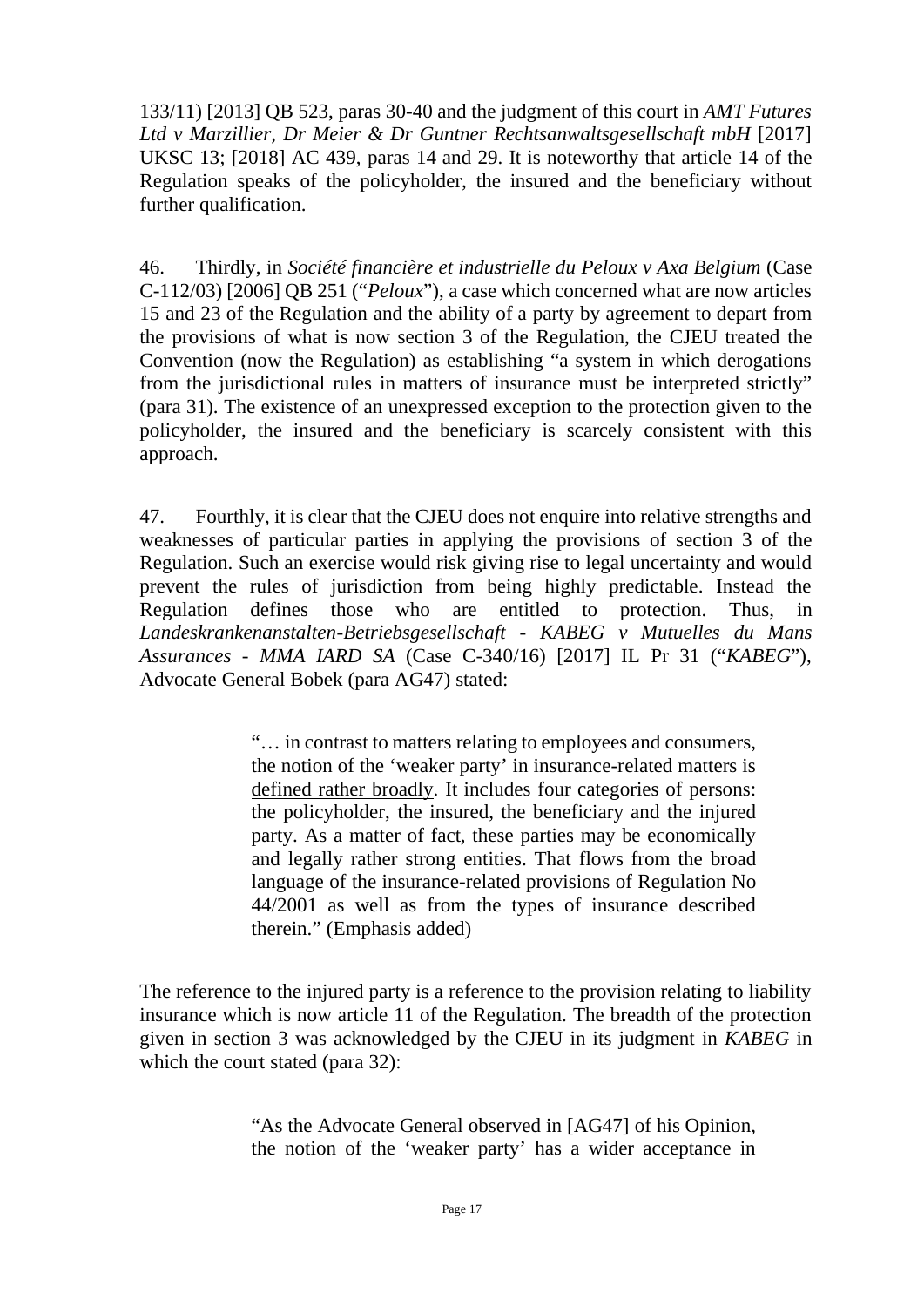matters relating to insurance than those relating to consumer contracts or individual employment contracts."

The CJEU went on to state (para 34):

"… a case-by-case assessment of the question whether an employer which continues to pay the salary may be regarded as the economically weaker party in order to be covered by the definition of 'injured party' within the meaning of article 11(2) of Regulation No 44/2001 [now article 13(2) of the Regulation], would give rise to the risk of legal uncertainty and would be contrary to the objective of that Regulation, laid down in recital (11) thereof [now recital (15) of the Regulation], according to which the rules of jurisdiction must be highly predictable."

48. In *Peloux* (para 46 above) the CJEU observed (para 31) that what is now article 15 of the Regulation lists exhaustively the cases in which the parties may derogate by agreement from the rules laid down in section 3. It is article 15(5) which is relevant in this case as it provides that the provisions of section 3 may be departed from by an agreement which relates to a contract of insurance in so far as it covers one or more of the risks set out in article 16. Those risks include perils covered by marine insurance and by the insurance of aircraft and offshore installations. The exceptions which articles 15(5) and 16 establish are the result of a request by the United Kingdom on its accession to the Brussels Convention in 1968 that the protections given to policyholders in articles 7-12 of that Convention be restricted to exclude among other things the insurance of large risks. The solution which was adopted in line with the recommendations of the Report on the Convention by Professor Dr Peter Schlosser (OJEC, 5 March 1979) was to introduce the list of certain types of policy in what are now articles 15(5) and 16 of the Regulation.

49. The Schlosser Report explains the thinking behind those provisions. It states (para 140):

> "… The problem was one of finding a suitable demarcation line. Discussions on the second Directive on insurance had already revealed the impossibility of taking as criteria abstract, general factors like company capital or turnover. The only solution was to examine which types of insurance contracts were in general concluded only by policyholders who did not require social protection."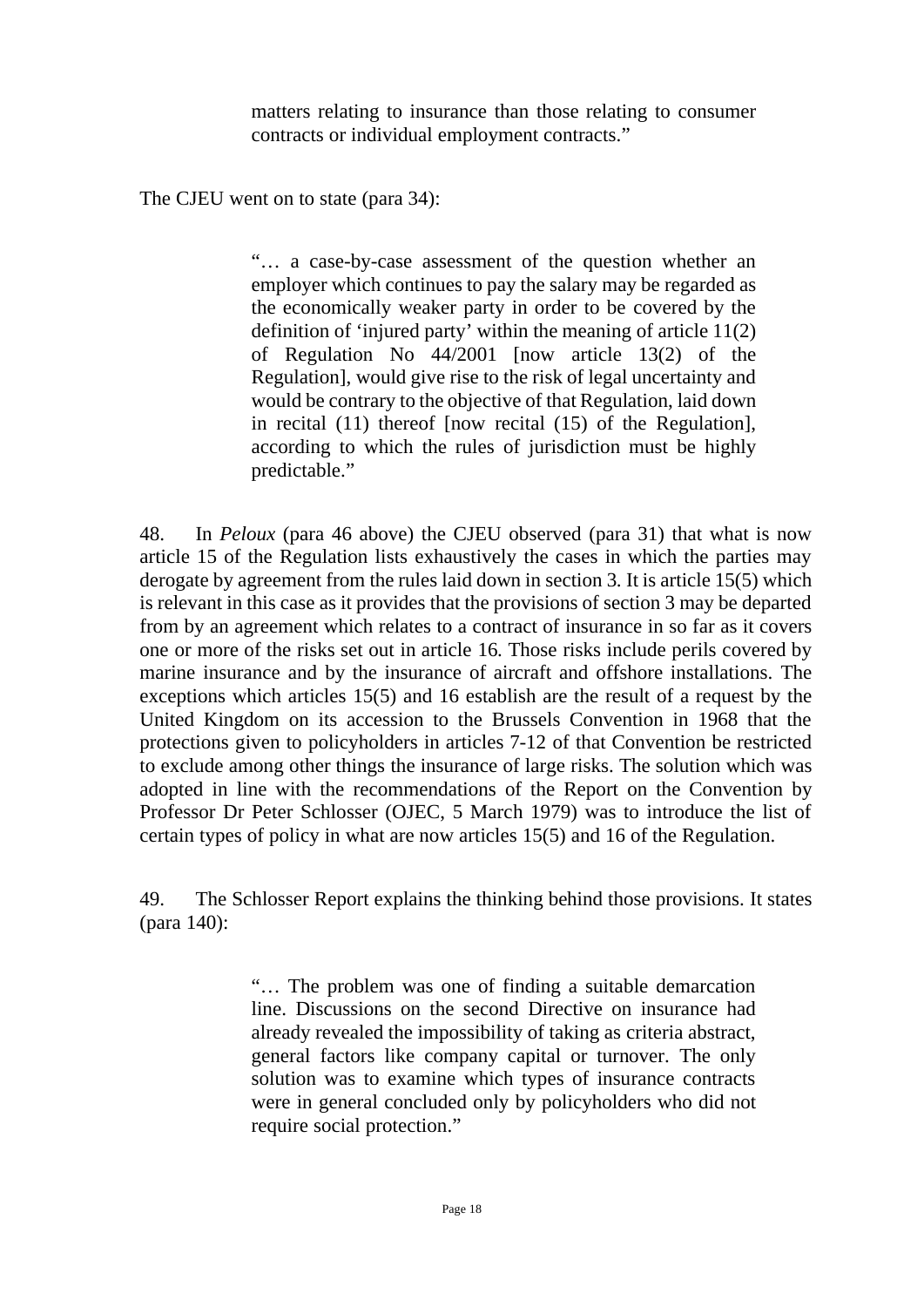It is in my view clear that the protections afforded to the policyholder, the insured and the beneficiary are given because such classes of person generally are the weaker party and that the Regulation has identified specific types of insurance contracts and allowed the parties to those types of insurance contract to exclude by agreement the protections which otherwise would be in place.

50. Fifthly, the case law of the CJEU, to which the Court of Appeal referred for support of the view that the Bank should be excluded from the protection of article 14 of the Regulation because there was not an economic imbalance between it and the Insurers, does not support that conclusion. Instead it shows that the CJEU has regard to recital (18) and the concept of the party in the weaker economic position when it is asked to extend the protection of section 3 beyond the policyholder, the insured, the beneficiary and the injured party.

51. In *Universal General Insurance Co (UGIC) v Group Josi Reinsurance Co SA* (Case C-412/98) [2001] QB 68 ("*Group Josi*") the CJEU had to consider whether the rules on jurisdiction specific to matters relating to insurance were to be applied to a dispute between a reinsured and a reinsurer under an insurance contract. The court held that a reinsurance contract could not be equated with an insurance contract and the protections afforded to policyholders could not be extended to a reinsured. The CJEU stated (para 65):

> "The role of protecting the party deemed to be economically weaker and less experienced in legal matters than the other party to the contract which is fulfilled by [the provisions of section 3] implies, however, that the application of the rules of special jurisdiction laid down to that end … should not be extended to persons for whom that protection is not justified …" (Emphasis added)

It is of note that the CJEU interpreted section 3 as deeming the named parties, the policyholder, the insured, the beneficiary and (under liability insurance) the injured party to be economically weaker and applied the economic weakness criterion to prevent an extension of the protection from those persons to a reinsured.

52. The CJEU adopted the same approach in *Groupement d'intérêt économique (GIE) Réunion Européenne v Zurich España Société Pyrenéenene de Transit d'Automobiles* (Case C-77/04) [2005] ECR I-4509; [2006] Lloyd's Law Rep 215 ("*GIE*") which concerned an attempt by an insurer, which had been sued by its insured, to bring Zurich España into the action as a third party on the basis that it also had covered the loss as the insurer of the claimant which had sued the insured. The dispute was as to whether Zurich could invoke the protection of what is now article 14 of the Regulation requiring it to be sued in the courts of its domicile or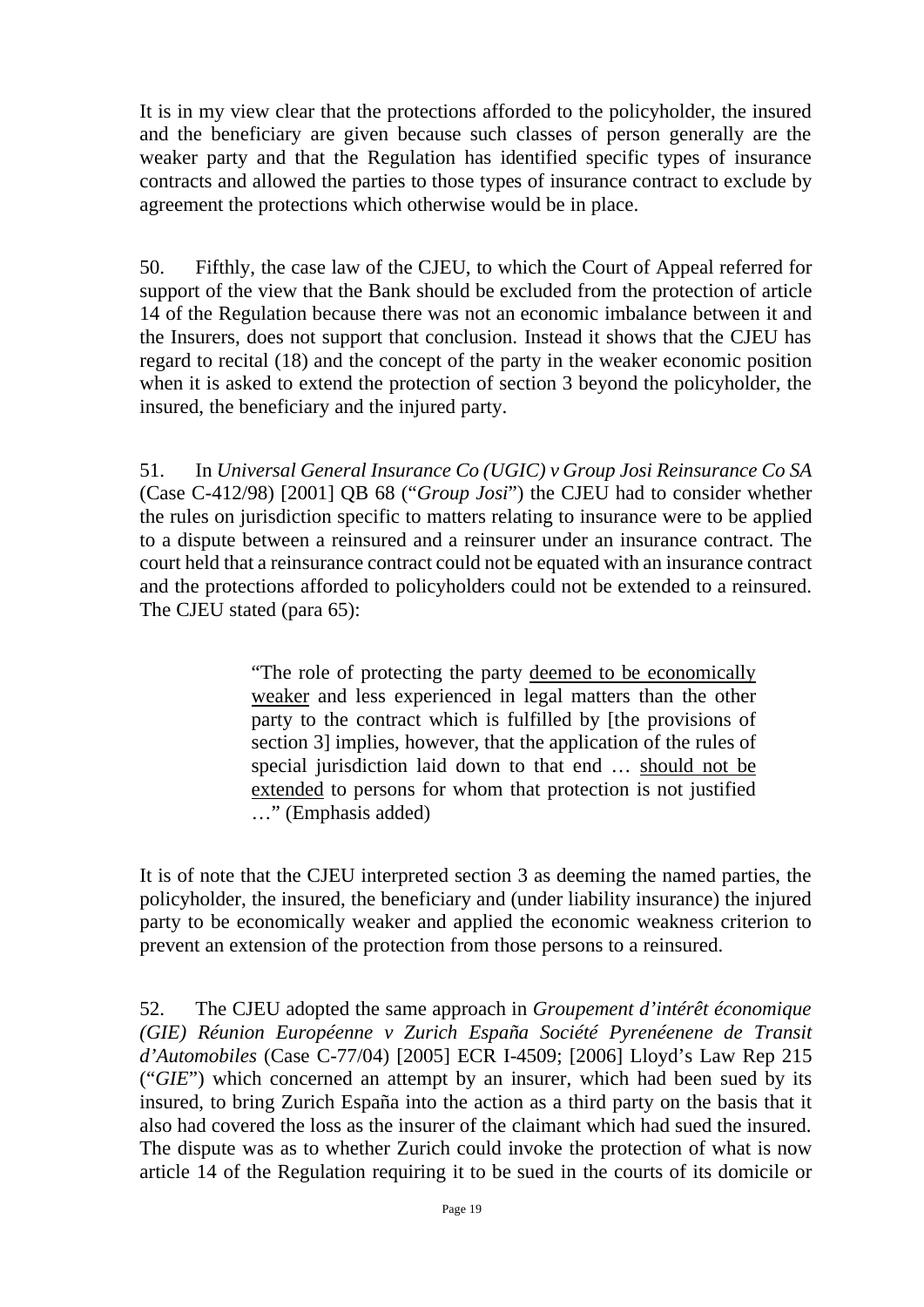whether the insurer could invoke the third-party jurisdiction in what is now article 8(2) of the Regulation. The CJEU repeated the formula in para 65 of *Group Josi*, which I have quoted above, and (para 22) spoke of the authors of the Convention having taken as their premise that the provisions of section 3 applied only to "relations characterised by an imbalance between the parties". It referred to the express exclusion by what are now articles 15(5) and 16 of the Regulation of the insurance contracts specified therein (see para 48 above) which was justified because the insured in those types of insurance contracts enjoyed considerable economic power. It concluded that it was consistent with the letter, spirit and purpose of the provisions in section 3 to hold that they were not applicable to relations between insurers in the context of third-party proceedings (para 23). Thus again, the CJEU invoked the policy of protecting the weaker party not to look behind the categories of persons expressly protected by section 3 but to ascertain whether that protection should be extended by analogy to persons who were not expressly protected.

53. In *Vorarlberger* (para 42 above) a social security institution had provided benefits for the victim of a road traffic accident while she was unfit for work and, using its statutory rights of assignment of the victim's claim, sought indemnification from the liability insurers of the driver who was allegedly responsible for the accident. The social security institution sought to invoke what are now articles 11(1)(b) and 13(2) of the Regulation to raise legal proceedings in the courts of its own domicile as assignee of the injured party against the insurers of the alleged wrongdoer. The CJEU rejected this attempt to extend the rules on jurisdiction derogating from the general principle that jurisdiction is generally based on the defendant's domicile beyond the situations expressly envisaged in the Regulation ([2009] ECR I-8661, paras 36-39). It invoked the weaker party rationale of the section 3 protections as a reason for not extending the protections to persons who did not need to be protected, recognising that the heirs of an injured party ought to be able to benefit from the section 3 rules but holding that a social security institution could not (paras 40-44).

54. In *KABEG* (para 47 above) an Austrian public law establishment (KABEG), which ran private hospitals, paid the salary of an employee while he was off work as a result of injuries incurred in a road traffic accident. Under Austrian law the employee's compensation claim passed to his employers. Relying on what are now articles 11(1)(b) and 13(2) of the Regulation, KABEG raised legal proceedings in Austria, the member state of its domicile, against the French insurers of the driver of the car involved in the accident. KABEG in substance argued that it was the "injured party" which, under article 13(2), was allowed to raise proceedings in the courts of the member state of its domicile against a liability insurer. The defendants argued that the Austrian court did not have jurisdiction because section 3 did not apply to the employers which were not the weaker party. Again, it is clear that the claimant was seeking an extension of the protections of section 3 of the Regulation by including the employer, with a claim for reimbursement of the salary paid to the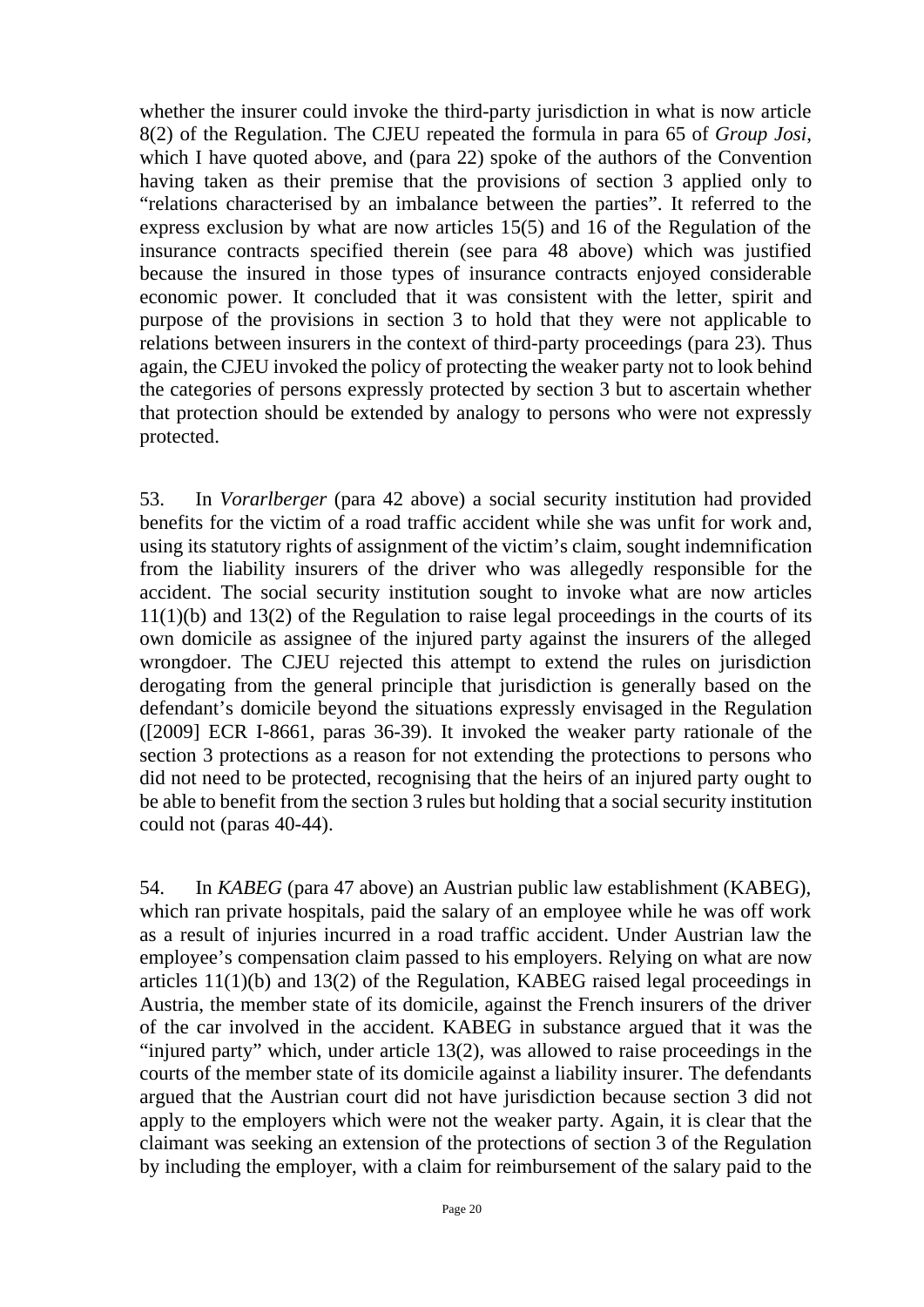injured party, within the concept of "injured party". That claim succeeded. Having rejected a case-by-case assessment (as I have shown), the CJEU held that pursuant to article 13(2) of the Regulation (para 35),

> "employers to which the rights of their employees to compensation have passed may, as persons which have suffered damage and whatever their size and legal form, rely on the rules of special jurisdiction laid down in articles [10-12] of that Regulation."

55. Finally, in *Hofsoe v LVM Landwirtschaftlicher Versicherungsverein Münster AG* (Case C-106/17) [2018] IL Pr 184 ("*Hofsoe*") Mr Hofsoe, whose professional activity inter alia consisted in recovering claims for damages from insurers and who took assignments of the claims of victims of road traffic accidents, sought unsuccessfully to extend the concept of "injured party" so as to invoke the jurisdiction of injured party's domicile under articles  $11(1)(b)$  and  $13(2)$  of the Regulation. In paras 37-42 the CJEU referred among others to *KABEG*, *Vorarlberger*, *Group Josi* and *GIE*, and acknowledged that the jurisdiction of the forum actoris had been extended under articles 11(1)(b) and 13(2) to include the heirs of an injured party and also the employer who continues to pay the salary of the injured party while he was on sick leave. But reasserting that the derogations from the principle of the defendant's domicile must be exceptional in nature and be interpreted strictly, the CJEU held that the special rules of jurisdiction should not be extended to persons for whom the protection is not justified, such as professionals in the insurance sector. The CJEU (para 45) attached no significance to the fact that Mr Hofsoe carried on business on a small scale and reaffirmed its rejection of a caseby-case assessment because that risked legal uncertainty.

56. In none of these cases where the CJEU has relied on the "weaker party" criterion to rule on applications to extend the scope of the section 3 protections beyond those parties who were clearly the policyholder, the insured, the beneficiary or the injured party, did the court call into question the entitlement of those expressly-named persons to that protection by reason of their economic power. On the contrary, the CJEU has treated the exceptions to the entitlement of those persons as confined to the exceptions expressly stated in articles 15(5) and 16 of the Regulation.

57. As I have said, the CJEU has repeatedly stated that derogations from the principle of the jurisdiction of the defendant's domicile must be exceptional in nature and be interpreted strictly: *Group Josi*, paras 36, 49-50; *Vorarlberger* paras 36-39; *Hofsoe*, para 40. The jurisdiction of the forum actoris, which articles 11(1)(b) and 13(2) of the Regulation confer, is a derogation from the general principle of the jurisdiction of the defendant's domicile. Article 14, which requires the insurer to